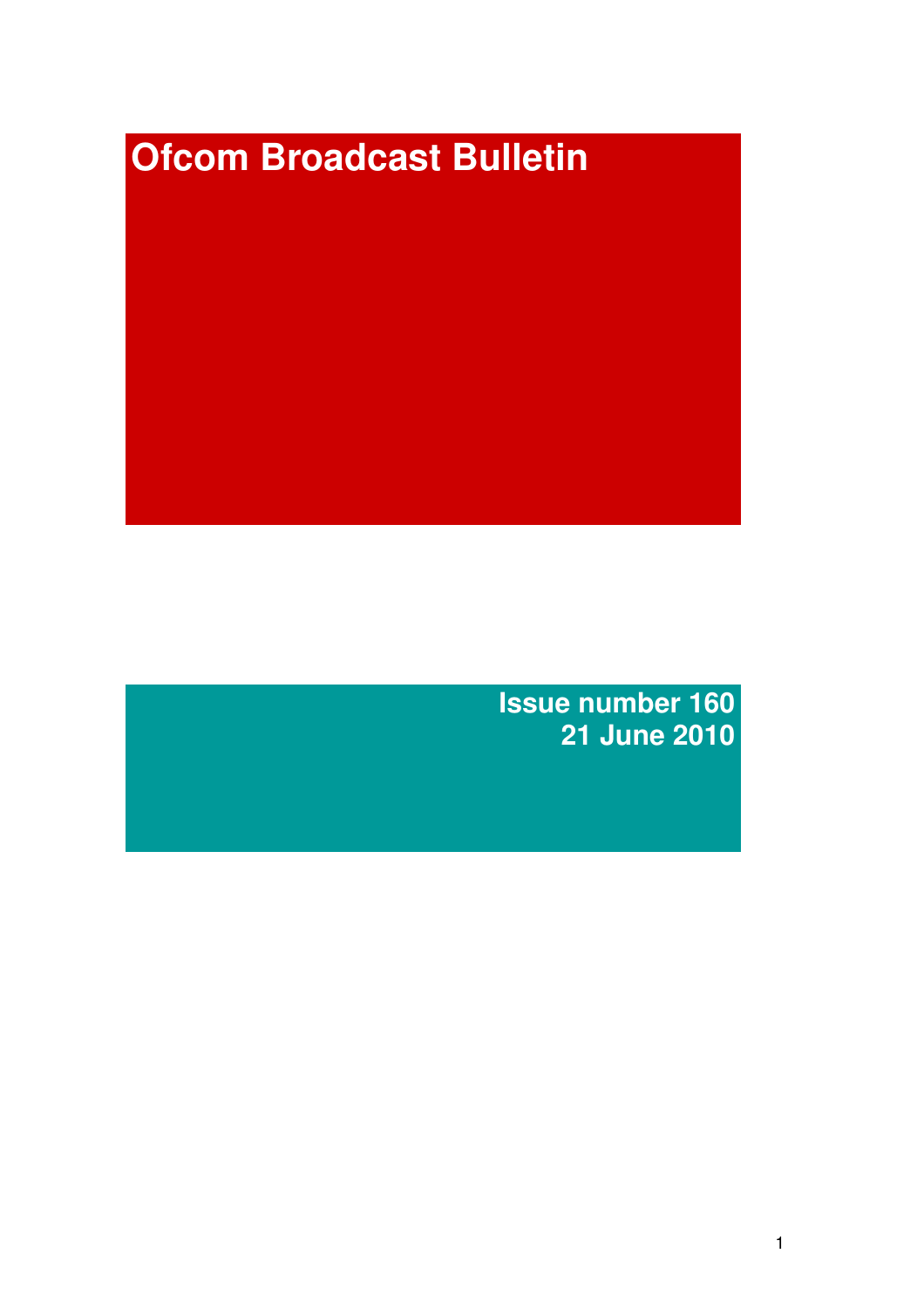# **Contents**

| <b>Introduction</b>                                                                                                         | 3  |
|-----------------------------------------------------------------------------------------------------------------------------|----|
| <b>Standards cases</b>                                                                                                      |    |
| <u>In Breach</u>                                                                                                            |    |
| Promotional material during programming<br>HiTV, 5 April 2010, throughout the day                                           | 4  |
| <b>Asian Babes</b><br>House of Fun, 20 March 2010, 22:00                                                                    | 6  |
| Afternoon Delight - Live Skyve<br>Live 960, 16 March 2010, 12:00                                                            | 10 |
| <b>World Fashion Channel</b><br>My Channel, 17 April 2010, 10:30                                                            | 12 |
| <b>Numb3rs trailer</b><br>Five, 27 March 2010, 13:03                                                                        | 14 |
| <b>Advertising scheduling cases</b>                                                                                         |    |
| <u>In Breach</u>                                                                                                            |    |
| <b>Advertising minutage</b><br>Fitness TV, 3, 4, 8 and 11 March 2010, various times                                         | 16 |
| <b>Advertising minutage</b><br>ITV4, 18 March 2010, 17:00                                                                   | 17 |
| <b>Fairness &amp; Privacy cases</b>                                                                                         |    |
| Not Upheld                                                                                                                  |    |
| <b>Complaint by Lord Ashcroft KCMG</b><br>made on his behalf by Harbottle and Lewis LLP<br>Today, Radio 4, 17 December 2009 | 19 |
| <b>Other programmes Not in Breach</b>                                                                                       | 27 |
|                                                                                                                             |    |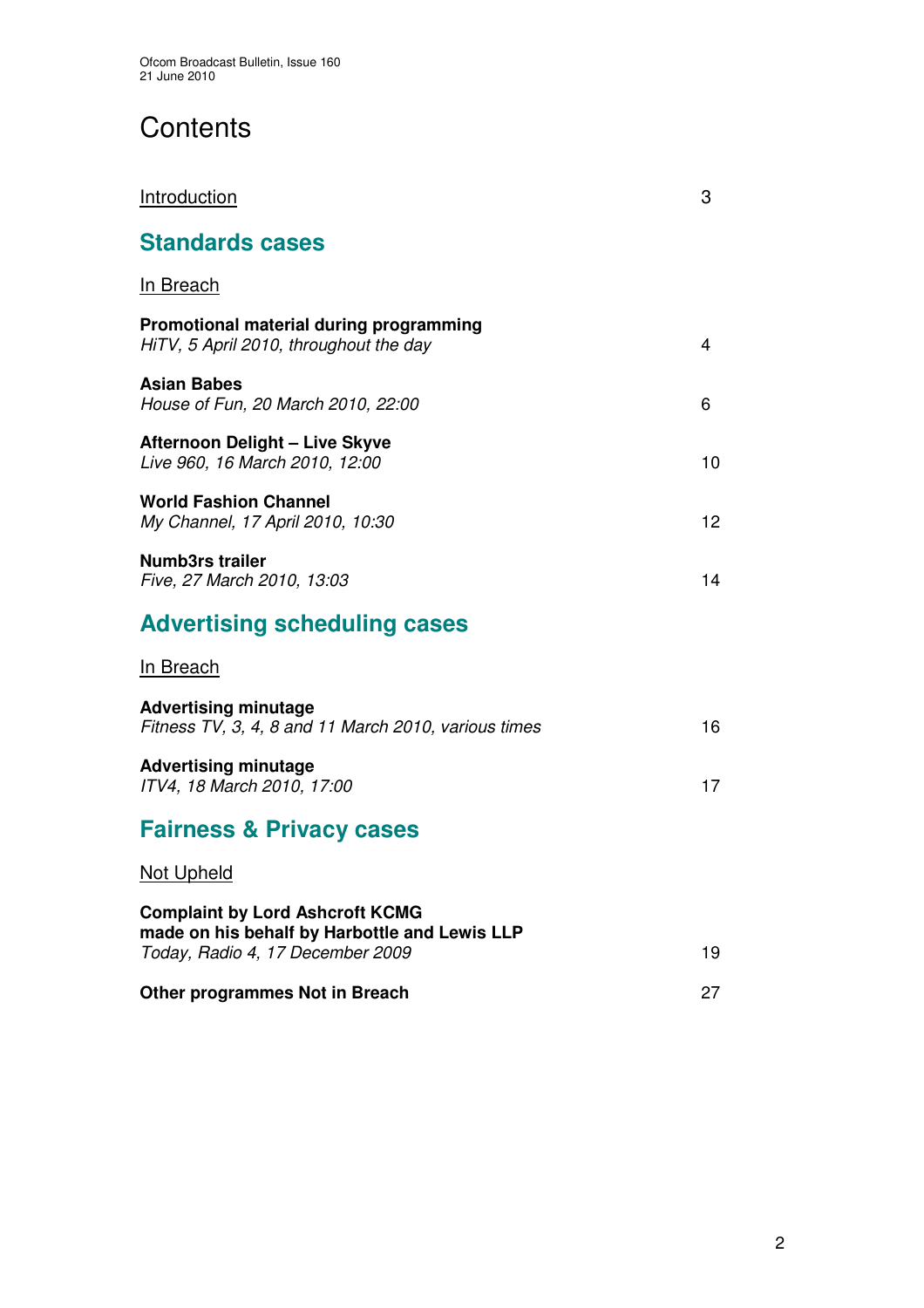## Introduction

The Broadcast Bulletin reports on the outcome of investigations into alleged breaches of those Ofcom codes which broadcasting licensees are required to comply. These include:

a) Ofcom's Broadcasting Code ("the Code") which took effect on 16 December 2009 and covers all programmes broadcast on or after 16 December 2009. The Broadcasting Code can be found at http://www.ofcom.org.uk/tv/ifi/codes/bcode/.

Note: Programmes broadcast prior to 16 December 2009 are covered by the 2005 Code which came into effect on 25 July 2005 (with the exception of Rule 10.17 which came into effect on 1 July 2005). The 2005 Code can be found at http://www.ofcom.org.uk/tv/ifi/codes/bcode\_2005/.

- b) the Code on the Scheduling of Television Advertising ("COSTA") which came into effect on 1 September 2008 and contains rules on how much advertising and teleshopping may be scheduled in programmes, how many breaks are allowed and when they may be taken. COSTA can be found at http://www.ofcom.org.uk/tv/ifi/codes/code\_adv/tacode.pdf.
- c) other codes and requirements that may also apply to broadcasters, depending on their circumstances. These include the Code on Television Access Services (which sets out how much subtitling, signing and audio description relevant licensees must provide), the Code on Electronic Programme Guides, the Code on Listed Events, and the Cross Promotion Code. Links to all these codes can be found at http://www.ofcom.org.uk/tv/ifi/codes/

From time to time adjudications relating to advertising content may appear in the Bulletin in relation to areas of advertising regulation which remain with Ofcom (including the application of statutory sanctions by Ofcom).

It is Ofcom's policy to describe fully the content in television and radio programmes that is subject to broadcast investigations. Some of the language and descriptions used in Ofcom's Broadcast Bulletin may therefore cause offence.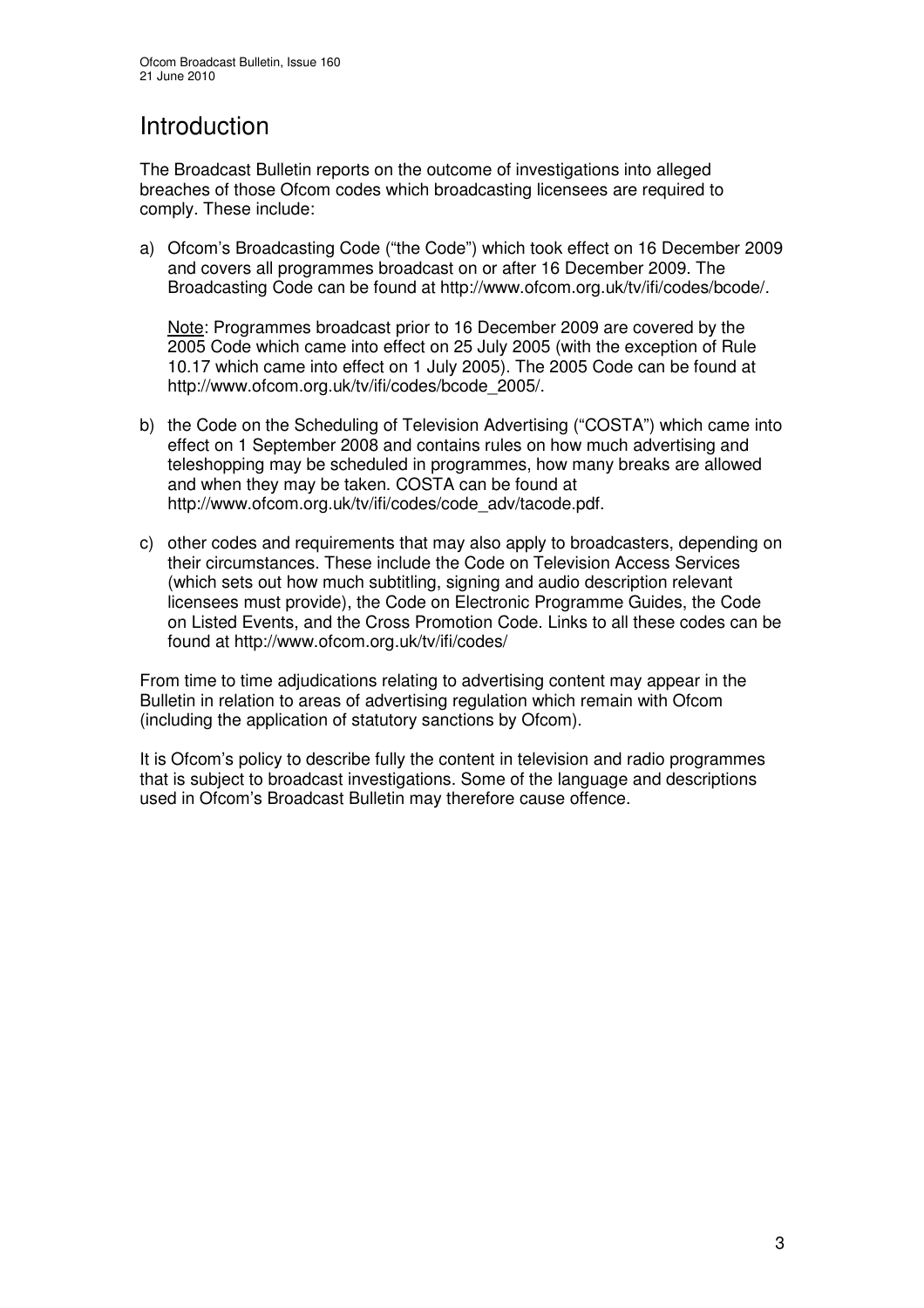# **Standards cases**

## **In Breach**

## **Promotional material during programming**

*HiTV, 5 April 2010, throughout the day*

#### **Introduction**

HiTV is an entertainment channel aimed at the African community in the UK. During its programming over the Easter period, a constant scrolling strap line containing the following invitation was displayed along the bottom of the screen:

*"HURRAY!! HURRAY!! EASTER IS HERE AGAIN USE THIS OPPORTUNITY TO SEND NICE MESSAGES/WISHES TO YOUR LOVED ONES TELLING THEM HOW MUCH YOU LOVE THEM…SIMPLY TEXT MDAY (leave a space) MESSAGE TO 60999. BROUGHT TO YOU BY HITV \*\*POWERED BY VAS2Net.COM\*\*"*

The text message service in question cost 50p per text message plus users' standard network rate and was therefore a premium rate service.

Ofcom received a complaint from a viewer who said that the constant references to the text message service and its provider, Vas2net.com were tantamount to advertising.

Ofcom sought the broadcaster's comments under the following Code rules:

- Rule 10.3 "Products and services must not be promoted in programmes: this rule does not apply to programme-related material".
- Rule 10.4 "No undue prominence may be given in any programme to a product or service".
- Rule 10.9 "Premium rate numbers will normally be regarded as products and services, and must therefore not appear in programmes, except where:
	- they form part of the editorial content of the programme; or
	- they fall within the meaning of programme-related material".

#### **Response**

HiTV said that it considered the service, which displayed viewers' contributions on screen during the Easter specials programme, provided "a remarkable opportunity to interact with their loved ones during the Easter period". It therefore argued that the service was programme-related material.

The broadcaster said that the reference to the service provider's website, Vas2net.com, was justified as it contained the terms and conditions of the text message service. For this reason, HiTV did not consider it unduly prominent.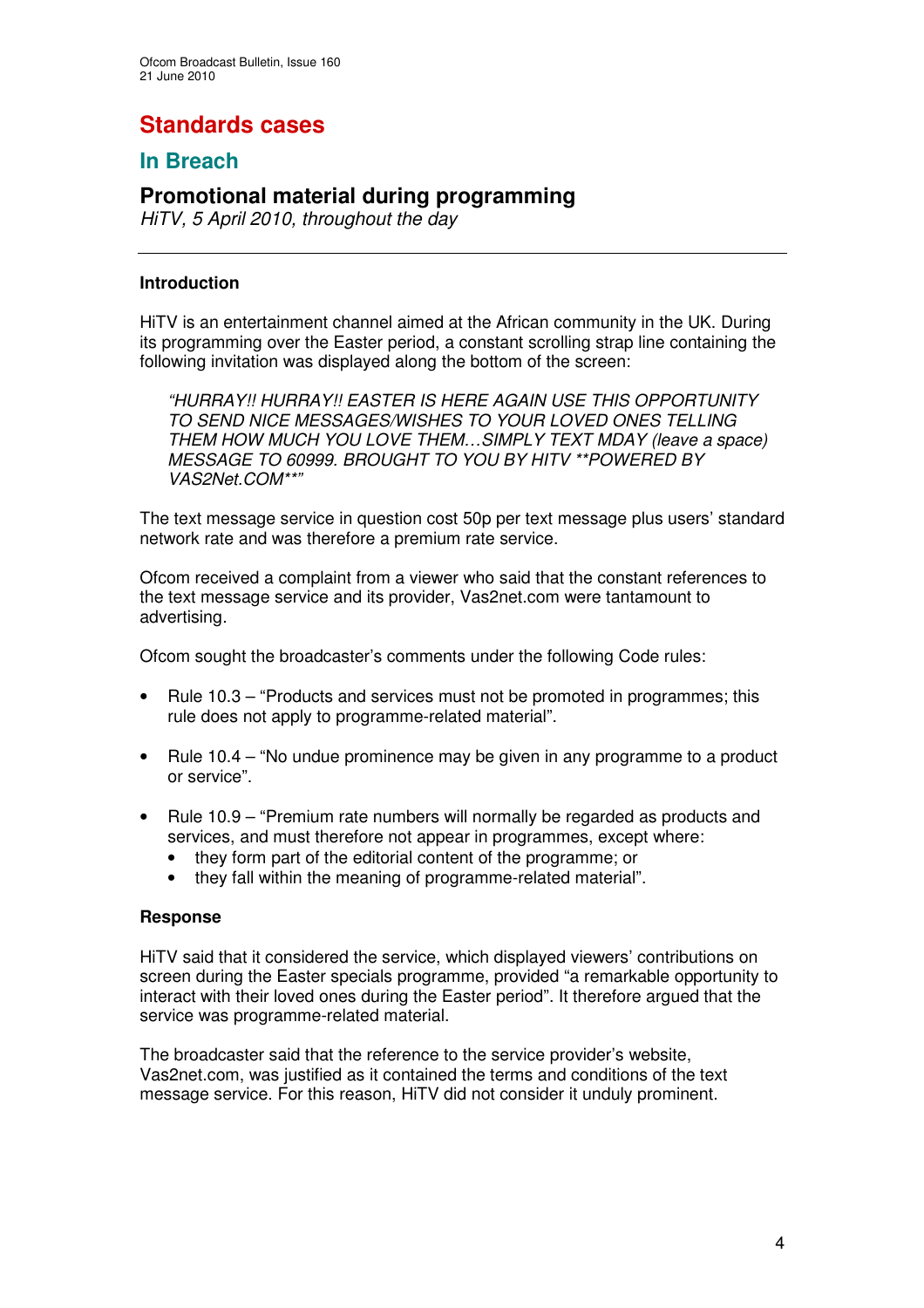#### **Decision**

Rule 10.3 prevents the promotion of products or services within programmes unless they fall within the definition of 'programme-related material.'

The Code defines 'programme-related material' as "products or services that are both directly derived from a specific programme and intended to allow listeners or viewers to benefit fully from, or interact with, that programme."

In the recording supplied by HiTV, Ofcom noted that the scrolling strap line did not relate to a specific programme broadcast by the channel, but was displayed over a music video, a series of adverts in advertising breaks, forthcoming programme promotions, and a film review programme entitled *Film 101.* The text message service was not directly derived from any of this programme content, nor did the service allow viewers to benefit from, or interact with, any of the programmes in question. Ofcom therefore did not accept the broadcaster's argument that the text message service met the definition of programme-related material.

Ofcom concluded that the scrolling strap line served only to promote the text message service during programmes, in breach of Rule 10.3. Further, in the absence of any editorial justification, and taking into account the extended duration over which the scroll was on screen throughout the day, Ofcom considered that undue prominence had been given to the text message service, in breach of Rule 10.4.

Given that the premium rate service did not form a part of the editorial content or meet the definition of programme-related material, the programming was also in breach of Rule 10.9.

#### **Breaches of Rules 10.3, 10.4 and 10.9**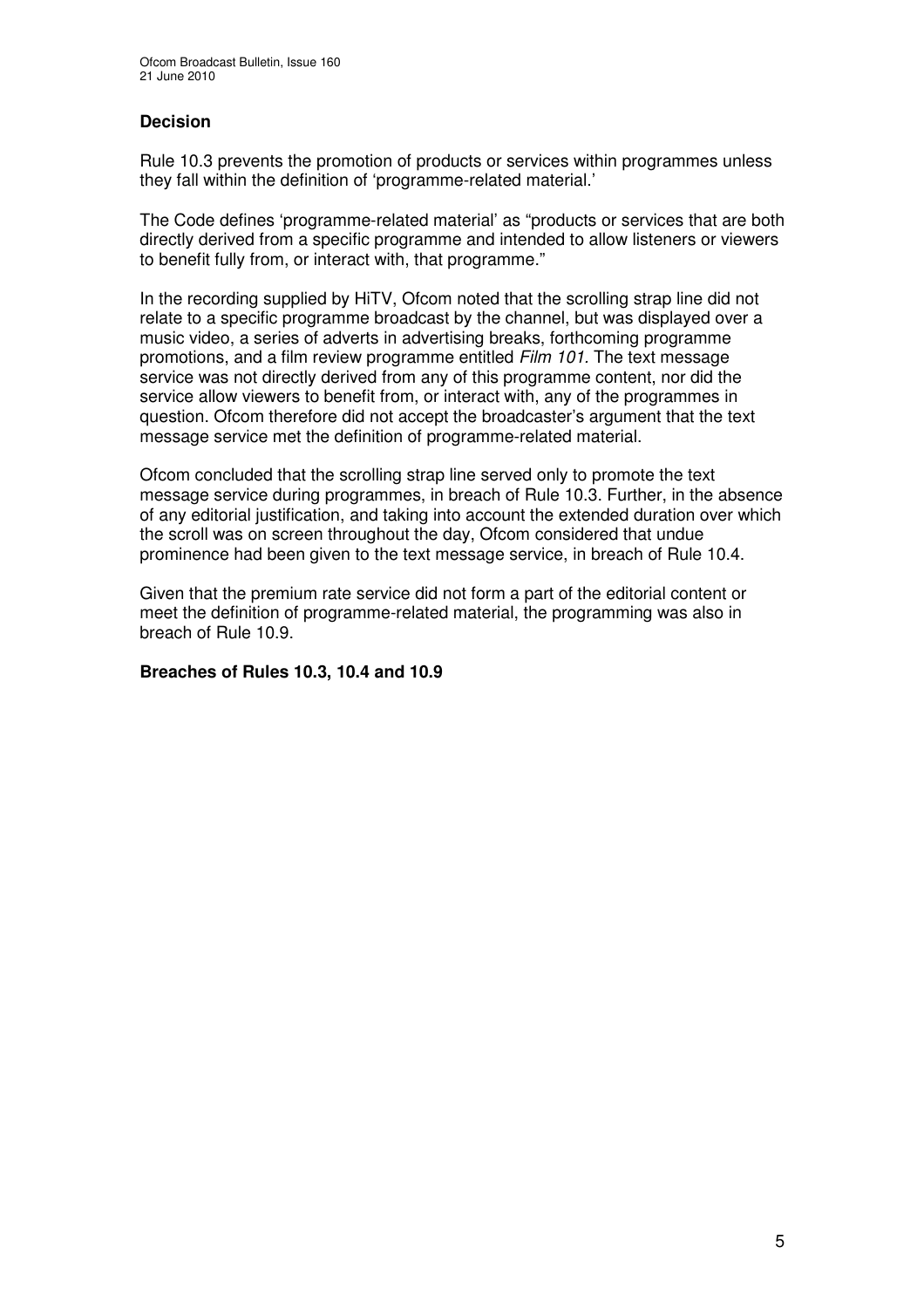# **In Breach**

## **Asian Babes**

*House of Fun, 20 March 2010, 22:00*

#### **Introduction**

House of Fun is an adult sex chat television channel. The licence for this service is held by House of Fun Television Ltd ("House of Fun Ltd" or the "Licensee"). *Asian Babes* is an adult sex chat television programme broadcast on the channel from 22:00. House of Fun is available without mandatory restricted access on Sky channel number 949 and is situated in the 'adult'section of the Sky electronic programme guide ("EPG"). House of Fun is based on interactive 'adult'sex chat services: viewers are invited to contact onscreen female presenters via premium rate telephony services ("PRS"). The presenters dress and behave in a sexually provocative way while encouraging viewers to contact the PRS numbers.

Ofcom received a complaint about the above broadcast. The complainant said that the content transmitted was too sexually explicit to be broadcast at the time it was shown because it showed full nudity, including shots of the presenters' genitals.

Ofcom viewed the material broadcast on 20 March 2010 between 22:00 and 23:00. It featured four presenters dressed in skimpy clothing: one female was wearing a white bra pulled down to expose her breasts and a flesh coloured g-string with white string thong over the top and flesh coloured stockings; a second female presenter was wearing only a purple g-string; a third female was dressed in a red bra, red skirt and flesh coloured g-string; and, the fourth presenter was wearing black lace knickers and black ripped stockings.

At various times during the broadcast the presenters adopted sexual positions, including lying on their backs with legs wide open to camera and kneeling on all fours while bending over with their buttocks spread to camera. While in these positions the presenters repeatedly carried out a number of sexually provocative acts. These included rubbing their breasts and nipples, stroking and jiggling their buttocks direct to camera and pulling their legs apart to reveal outer labial detail. The presenters also rubbed and touched themselves and each other around the tops of their thighs and on their outer labia, spread their buttocks to reveal outer labial and anal areas, and simulated masturbation on themselves with their fingers.

Ofcom requested comments from House of Fun Ltd in relation to the following Code Rules:

- Rule 2.1 the broadcaster must apply generally accepted standards; and
- Rule 2.3 offensive material must be justified by context.

#### **Response**

In respect of Rule 2.3, the Licensee said that the programme was broadcast within the 'adult' section of the EPG and access could be restricted by the viewer if required by way of a PIN protection system. It said that viewers coming to this section of the EPG would have reasonably expected to see a programme that was adult in nature containing women in underwear or nude. House of Fun Ltd denied there was any outer labial detail shown within the programme and said that none of the presenters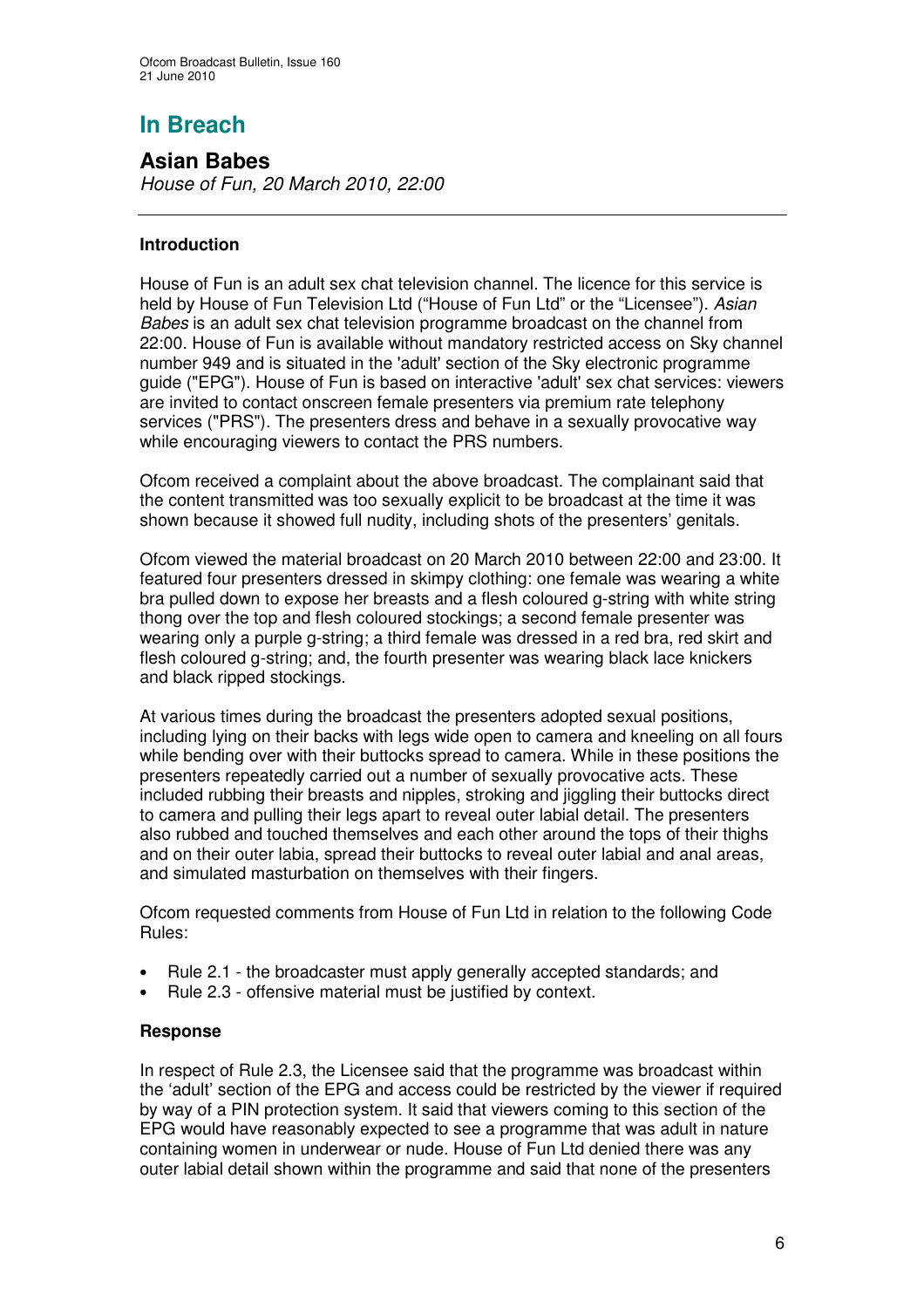were simulating masturbation. It said that, as the performers were from Thailand, their flesh tone and the colour of their underwear may have made it difficult for viewers to see exactly which parts of their bodies were covered or which were naked. This may have led some viewers to think mistakenly that the presenters were showing labial detail whereas in fact they were wearing underwear. The Licensee stated that all the performers wore underwear. Therefore the complainant must have been mistaken when he thought he had seen nudity and vagina shots as clearly this was not possible.

House of Fun Ltd also said there were no close up camera shots and no prolonged shots of any of the performers. At times the Licensee said the on-screen graphics covered the performers when they were in various positions making sure that the broadcast could not in any way be deemed to be offensive to the audience it was aimed at. House of Fun Ltd argued that the material broadcast would not have caused offence to those viewers who had purposely tuned in to watch it as proved by those viewers who were dialling in and interacting with the performers; anyone who might have come across the material would have changed channel if they did not want to watch.

With regard to Rule 2.1 it denied there was anything in the broadcast that could be considered a contravention of generally accepted standards. There were no close up or prolonged shots of any genital areas and, even if there were, this was in the context of a programme broadcast in the adult section of the EPG and after the watershed.

#### **Decision**

Ofcom has a duty to ensure that generally accepted standards are applied to the content of radio and television services so as to provide adequate protection from the inclusion of harmful or offensive material. In relation to generally accepted standards, including those in relation to sexual material, Ofcom recognises that what is and is not generally accepted is subject to change over time. When deciding whether or not particular broadcast content is likely to fall within generally accepted standards it is necessary to assess the character of the content itself and the context in which it is provided.

In relation to the broadcast of material of a sexual nature this normally involves assessing the strength or explicitness of the content and balancing it against the particular editorial or contextual justification for broadcasting the content. Ofcom seeks to ensure that material of a sexual nature, when broadcast, is editorially justified, appropriately scheduled and where necessary, access is restricted to adults.

When setting and applying standards in its Code to provide adequate protection to members of the public from harm and offence, Ofcom must have regard to the need for standards to be applied in a manner that best guarantees an appropriate level of freedom of expression in accordance with Article 10 of the European Convention of Human Rights, as incorporated in the Human Rights Act 1998. This is the right of a broadcaster to impart information and ideas and the right of the audience to receive them. Accordingly, Ofcom must exercise its duties in light of these rights and not interfere with the exercise of these rights in broadcast services unless it is satisfied that the restrictions it seeks to apply are required by law and are necessary to achieve a legitimate aim. Ofcom notes however that a broadcaster's right to freedom of expression, although applicable to sexual content and pornography, is more restricted in this context compared to, for example, political speech, and this right can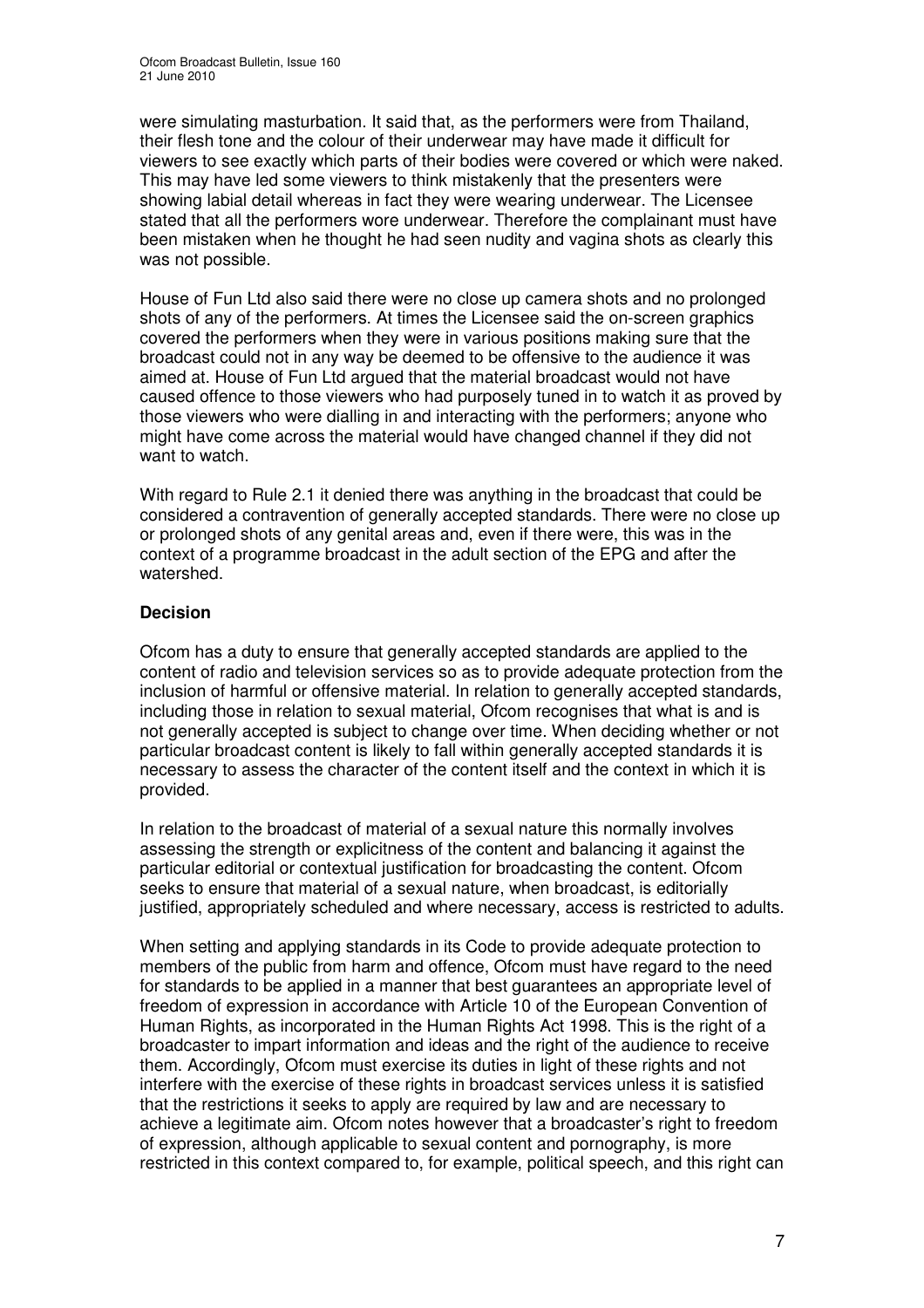be legitimately restricted if it is for the protection of the public, including the protection of those under 18.

In considering the content of this programme Ofcom assessed the strength of the content and then asked itself whether the broadcaster ensured that the content was provided with sufficient contextual justification so as to ensure that it fell within generally accepted standards.

In terms of the content of this broadcast, Ofcom considered the sexual images complained of were strong and capable of causing offence. On a number of occasions the female presenters adopted various sexual positions and, on occasions, due to their skimpy underwear, did reveal some outer labial and anal detail, despite the broadcaster's assertions to the contrary. The combination of four presenters simultaneously performing in certain sexual positions and with sexually provocative actions led to the broadcast of this material being of a sexually provocative nature.

Ofcom examined the extent to which there were any particular editorial or contextual factors that might have limited the potential for offence. Ofcom noted that this programme was broadcast at 22:00 and that viewers generally expect on all channels that stronger material will be shown after the 21:00 watershed, within context. Ofcom took account of the fact that the channel was positioned in the 'adult' section of the EPG and that viewers tend to expect the broadcast of stronger sexual material on channels in this section of the EPG than would be expected to be included on other channels in other sections. Further, we noted that if viewers choose, they can block certain channels from the EPG.

However, in this case, Ofcom concluded that overall the broadcast of the offensive material described above was not justified by the context. Given the overall content of the broadcast, the intrusive and sometimes prolonged and frequent scenes of a sexual nature (including the presenters adopting sexual positions and simulating masturbation) and the inclusion of images of the presenters' outer labial and anal areas), the time of broadcast and location of the channel were not sufficient to justify the broadcast of the material. The material shown was strongly sexual and would have exceeded the likely expectation of the vast majority of the audience watching a channel without mandatory restricted access at this time. Ofcom was also concerned at the degree of offence likely to be caused to viewers who might come across this material unawares.

Ofcom noted the broadcaster's assertion that the complainant was incorrect in his assumption that the performers were not wearing underwear and showed their genitals. After viewing of material between 22:00 and 23:00 it was apparent that the presenters were wearing flesh coloured underwear. However in Ofcom's opinion, the flesh tones of the g-strings were intended by the broadcaster to give the impression to viewers that they were in fact not wearing underwear, in particular by the presenter in a red skirt. The broadcaster in its response acknowledged that it may have been difficult to determine exactly where the presenters' bodies were covered or naked. Further, despite some of the presenters' actions being obscured by the on screen graphics, it was apparent that simulated masturbation was taking place, in particular by presenter four.

Ofcom does not dispute the Licensee's assertion that the viewer is free to choose what he watches on television. However, any content broadcast by an Ofcom licensee must comply with the provisions of the Code. As already pointed out, the weight attached to freedom of expression is less when it concerns sexual imagery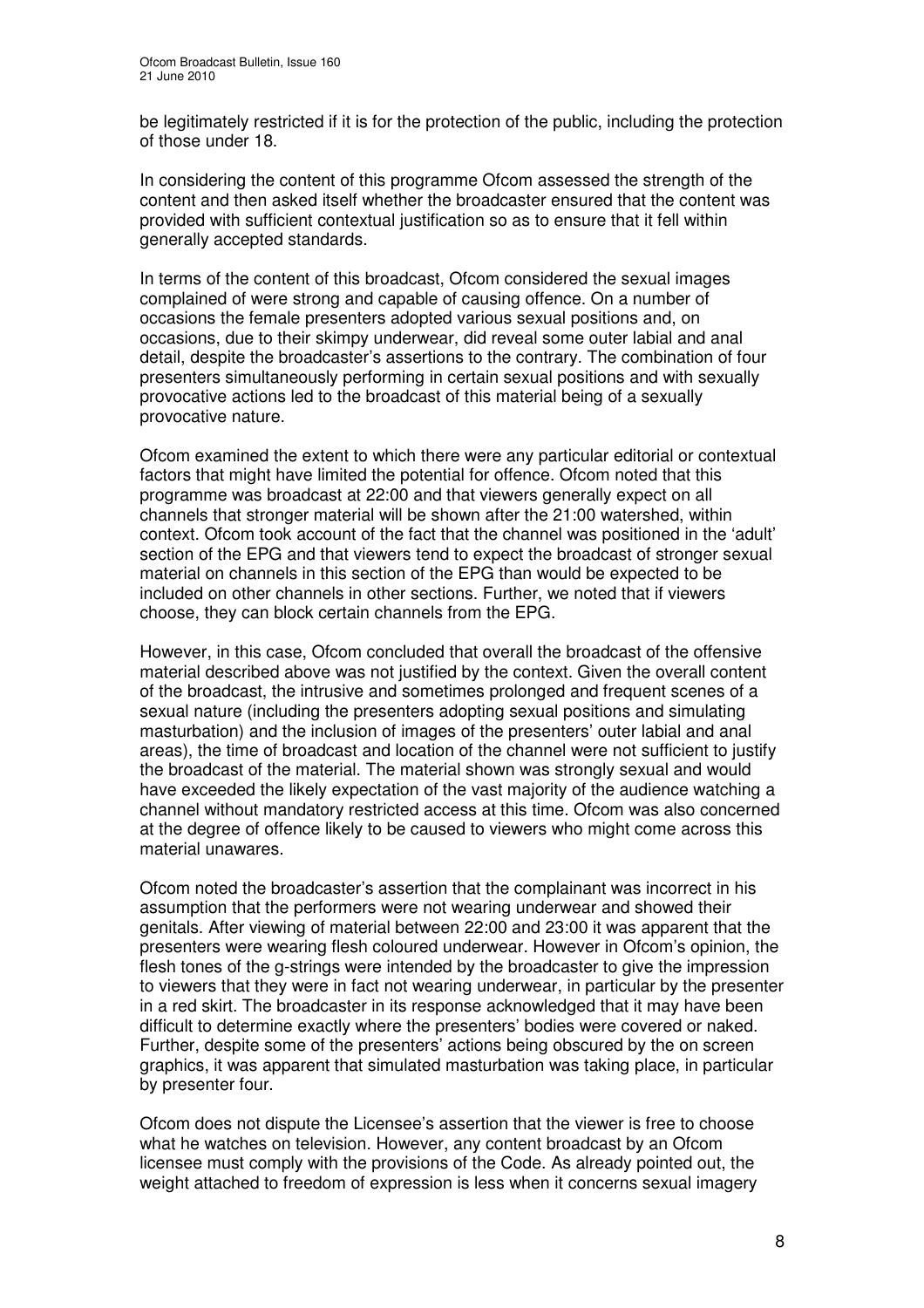broadcast to promote a product or service, or primarily for reasons of sexual stimulation.

For these reasons, Ofcom considers that the material complained of breached generally accepted standards. This broadcast therefore breached Rules 2.1 and 2.3 of the Code.

#### **Breaches of Rules 2.1 and 2.3**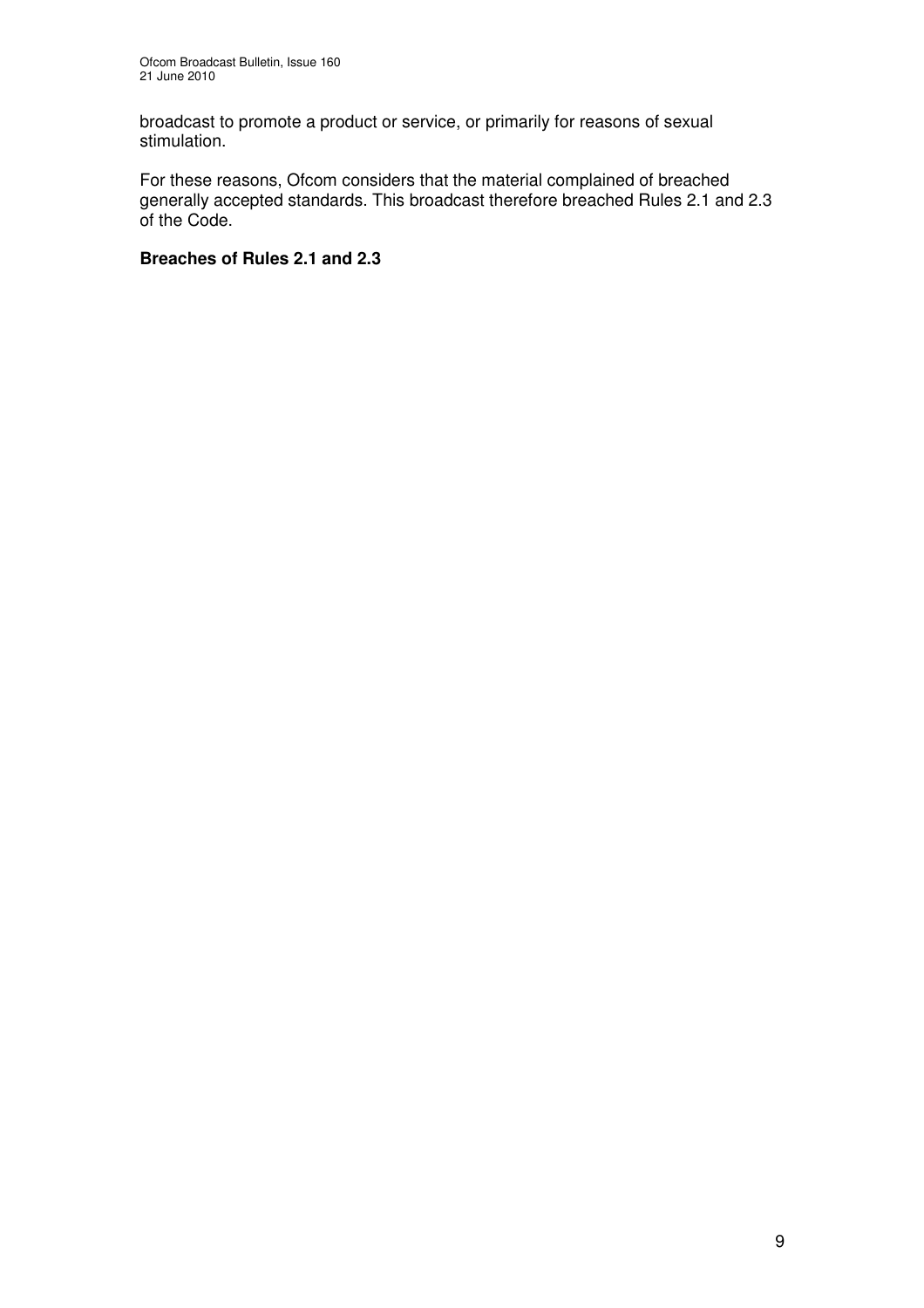# **In Breach**

## **Afternoon Delight – Live Skyve**

*Live 960, 16 March 2010, 12:00*

#### **Introduction**

Live 960 is an adult sex chat television service, owned and operated by Hoppr Entertainment ("the Licensee") and is available without mandatory restricted access on Channel 960. The channel is situated in the 'adult'section of Sky electronic programme guide ("EPG").

Ofcom received a complaint that the channel included an onscreen reference to the website www.live960.com and on accessing the site material equivalent to BBFC classified R18 content could be viewed<sup>1</sup>.

Although the material was not broadcast on-air, Ofcom identified that the website was promoted on the channel at 12:00. When accessing the website address and entering the web forum (known as "Sassy"), explicit images of real sex acts, equivalent to R18 material, could be freely viewed without any age verification or registration of the user.

Ofcom therefore requested comments from the Licensee with reference to the following rules of the Code:

- Rule 1.2 "…broadcasters must take all reasonable steps to protect under eighteens"
- Rule 1.3 "…children must also be protected by appropriate scheduling from material that is unsuitable for them."
- Rule 2.1 "Generally accepted standards must be applied to the contents of television and radio services so as to provide adequate protection for members of the public from…harmful or offensive material"
- Rule 2.3 "…broadcasters must ensure that material which may cause offence is justified by the context"

#### **Response**

Live 960 stated that the "Sassy" web forum page, which was supplied to the broadcaster's website by a third party, featured posts submitted by contributors and was "to the best of their knowledge" not "normally explicit".

The Licensee explained that as soon as it was alerted by Ofcom that there was explicit and unprotected R18 equivalent content on the Live 960 website and it should be taken down, it responded immediately and removed the link. Further, the Licensee has apologised to viewers for any offence that the material may have

 $1$  The 'R18' category is a special and legally restricted classification primarily for explicit works of consenting sex or strong fetish material involving adults. Films may only be shown to adults in specially licensed cinemas, and video works may be supplied to adults only in licensed sex shops. 'R18' video works may not be supplied by mail order. Source: BBFC: The Guidelines at:

http://www.bbfc.co.uk/downloads/pub/Guidelines/BBFC%20Classification%20Guidelines%20 2009.pdf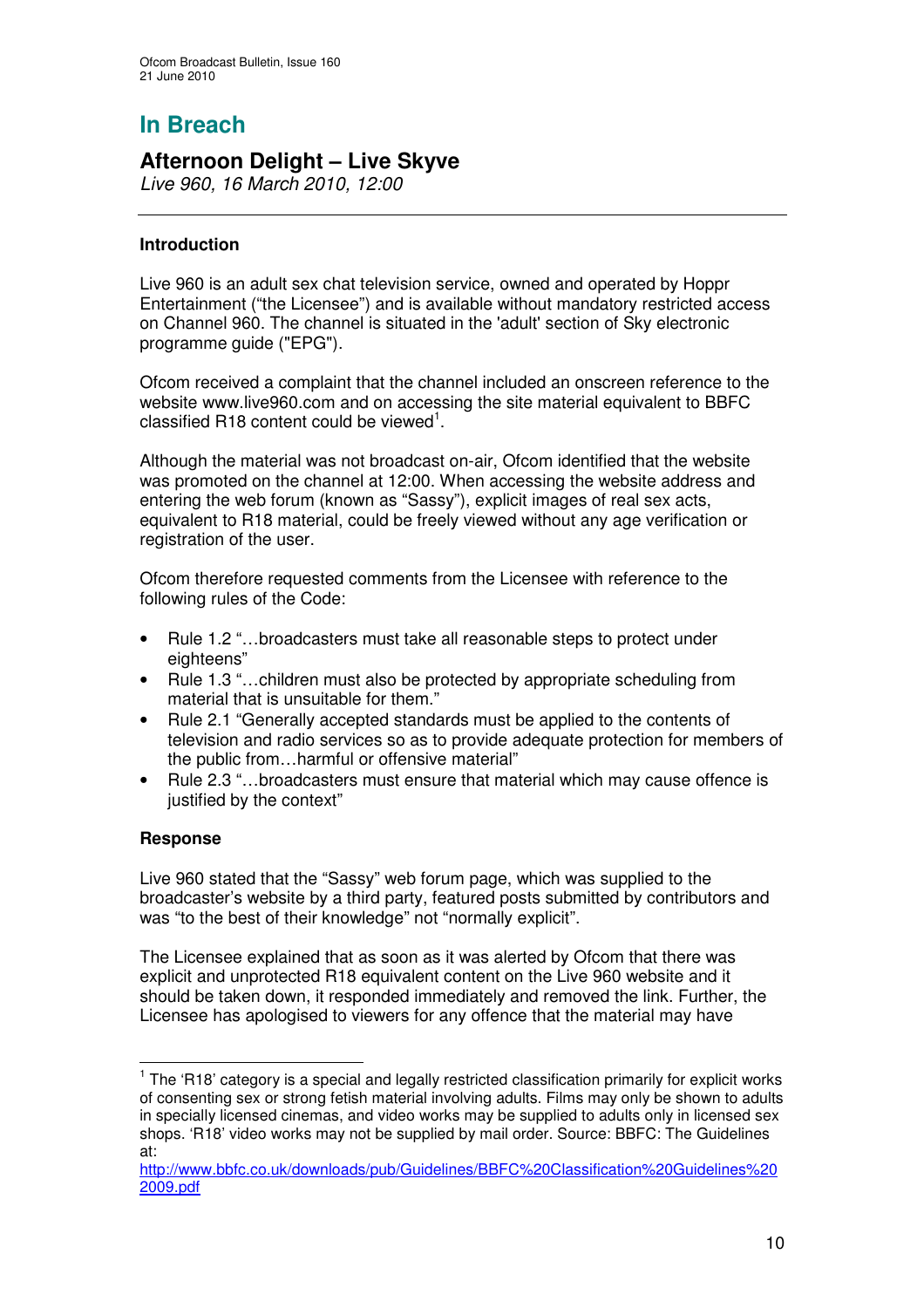caused and has accepted that the website should have been more actively monitored and all material verified before it was available to view.

The broadcaster has confirmed that the "Sassy" web forum is no longer used on the website and it has no affiliation to the supplier.

#### **Decision**

While the content of a website is not in itself broadcast material, and therefore not subject to the requirements of the Code, any on-air references to the website on the broadcaster's licensed service is part of the broadcast content. Therefore such references must comply with the Code, in particular Rules 1.2, 1.3, 2.1 and 2.3.

Ofcom noted that when accessing the site's front page the website contained extremely explicit material featuring still images of real sex acts (equivalent to BBFC R18 rated content). This material did not require any registration to view and could therefore be freely accessed by under-eighteens. No requirement for registration or credit card verification was required to access the content.

Ofcom has a duty and the power to regulate such website references under the Communications Act 2003. The Legislative Background to the Code states that "although a link included in the service may lead to features outside of that service which are not regulated by Ofcom, the provision of access to those features by, for instance, the inclusion of a link, is within the control of the broadcaster and so within Ofcom's remit. Ofcom may therefore require such a link or facility to be removed where Ofcom has concerns…about the material to which it leads."

Ofcom licensed services available without mandatory restricted access should therefore in no circumstances promote "adult" websites which provide unrestricted access to R18 material (or material which is equivalent to it) if such material can be accessed without restrictions.

Ofcom welcomes that the broadcaster took immediate action to withdraw the reference to the website from its programming. However, Ofcom has already made its position regarding this matter clear in a sanctions decision in May 2009 and published findings which directly related to the promotion of adult content on Ofcom licensed services<sup>2</sup>. It is a requirement upon the licensee to ensure it is fully aware of such decisions and it is of concern to Ofcom that Live 960 was not monitoring the content on its website to ensure it was suitable, particularly given that its website address was promoted during the day when children could have viewed the material.

In Ofcom's view the promotional reference to the website on the Live 960 channel therefore breached generally accepted standards and, given that the website reference was broadcast during the day before the 21:00 watershed, the broadcaster also failed to protect under-eighteens. They were therefore in breach of rules 1.2, 1.3, 2.1 and 2.3.

#### **Breaches of Rules 1.2, 1.3, 2.1 and 2.3**

<sup>2</sup> RHF sanction published 18 May 2009 at:

http://www.ofcom.org.uk/ty/obb/ocsc\_adjud/rhfportland.pdf; Promotion of the www.babeworld.tv website address, Babeworld TV, prior to 13 August 2009 in Broadcast Bulletin 145 at: http://www.ofcom.org.uk/tv/obb/prog\_cb/obb145/; and Reference to website address, Television X (Freeview channel 93), between 10 and 15 March 2010, 03:00 to 23:00 in Broadcast Bulletin 159 at: http://www.ofcom.org.uk/tv/obb/prog\_cb/obb159/.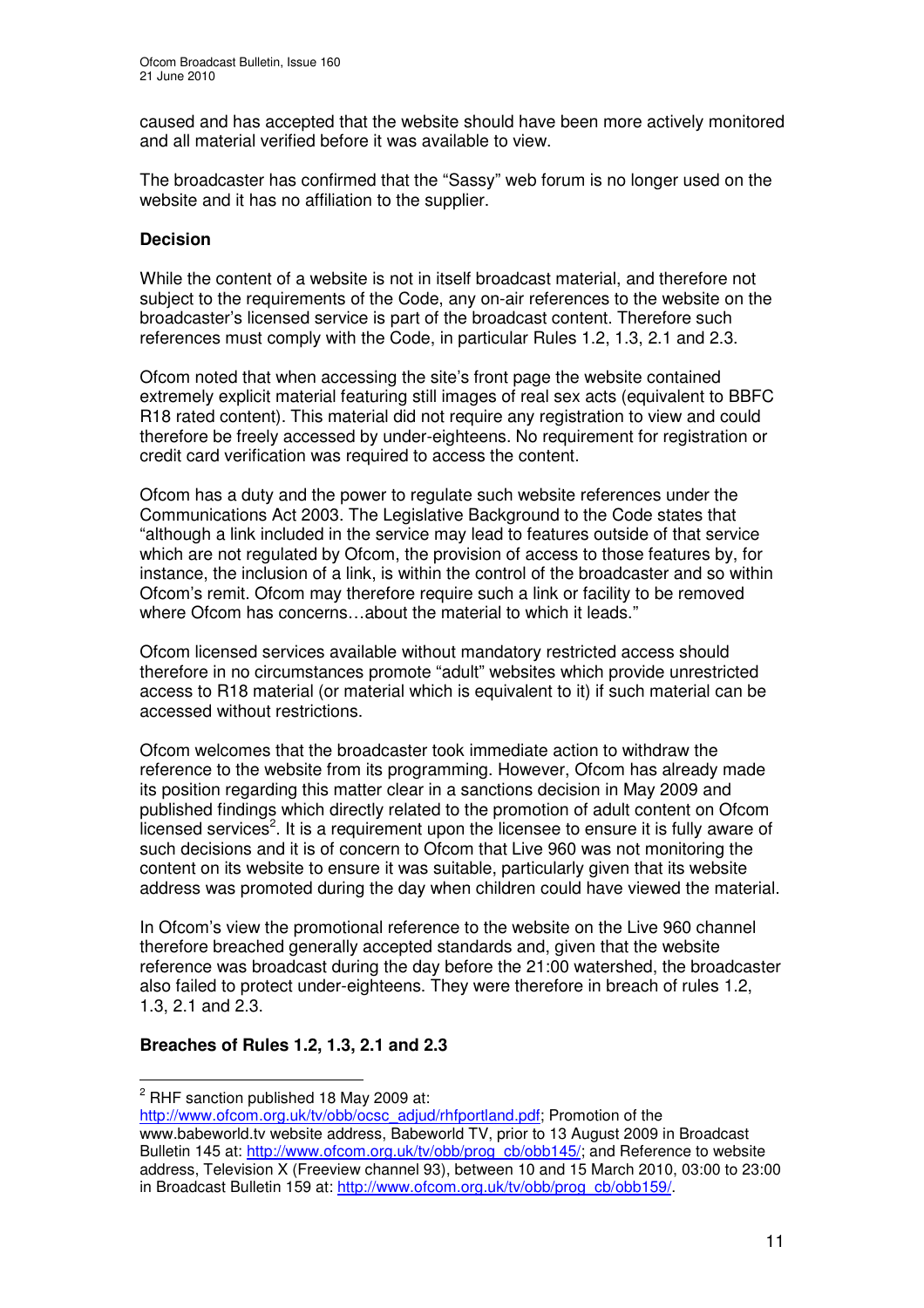## **In Breach**

## **World Fashion Channel**

*My Channel, 17 April 2010, 10:30*

#### **Introduction**

My Channel is a general entertainment channel licensed to broadcast on cable and satellite platforms.

The programme 'World Fashion Channel' comprises footage of various catwalk shows. One of the catwalk shows was accompanied by music that contained the lyrics:

*"you fucking asshole, you want to suck my pussy, well let me suck your dick…bastard bitch…you're a fucking cock."*

A viewer complained that such language was unsuitable for the time of broadcast.

Ofcom sought the broadcaster's comments under Rules:

- Rule 1.4: television broadcasters must observe the watershed; and
- Rule 1.14: the most offensive language must not be broadcast before the watershed

#### **Response**

My Channel explained that it experienced a serious technical failure during the week that this programme was broadcast and in order to remain on-air, it prepared an emergency schedule. The broadcaster said that unfortunately the situation did not allow sufficient time for the programming in the amended schedule to be checked for compliance. My Channel added that it has taken action to ensure that this situation is avoided in the future. The channel has purchased new equipment with a backup system that should prevent the recurrence of technical problems similar to those which caused this incident. This will reduce the need for backup programming. My Channel underlined that all content is thoroughly checked before going on air,

My Channel recognised that the language used in the song was inappropriate and apologised for any offence it had caused its viewers. The broadcaster wished to assure Ofcom that this was a one-off incident.

#### **Decision**

Rule 1.4 of the Code requires broadcasters to observe the watershed by ensuring that material that is unsuitable for children is not shown before 21:00. Rule 1.14 states that the most offensive language should not be broadcast before the watershed. Ofcom research indicates that the word "fuck" and its derivatives are an example of the most offensive language.

This programme contained instances of the most offensive language and strong language of a sexual nature that Ofcom considers to be unsuitable for children in breach of the Code requirement to ensure that broadcasters observe the 21:00 watershed.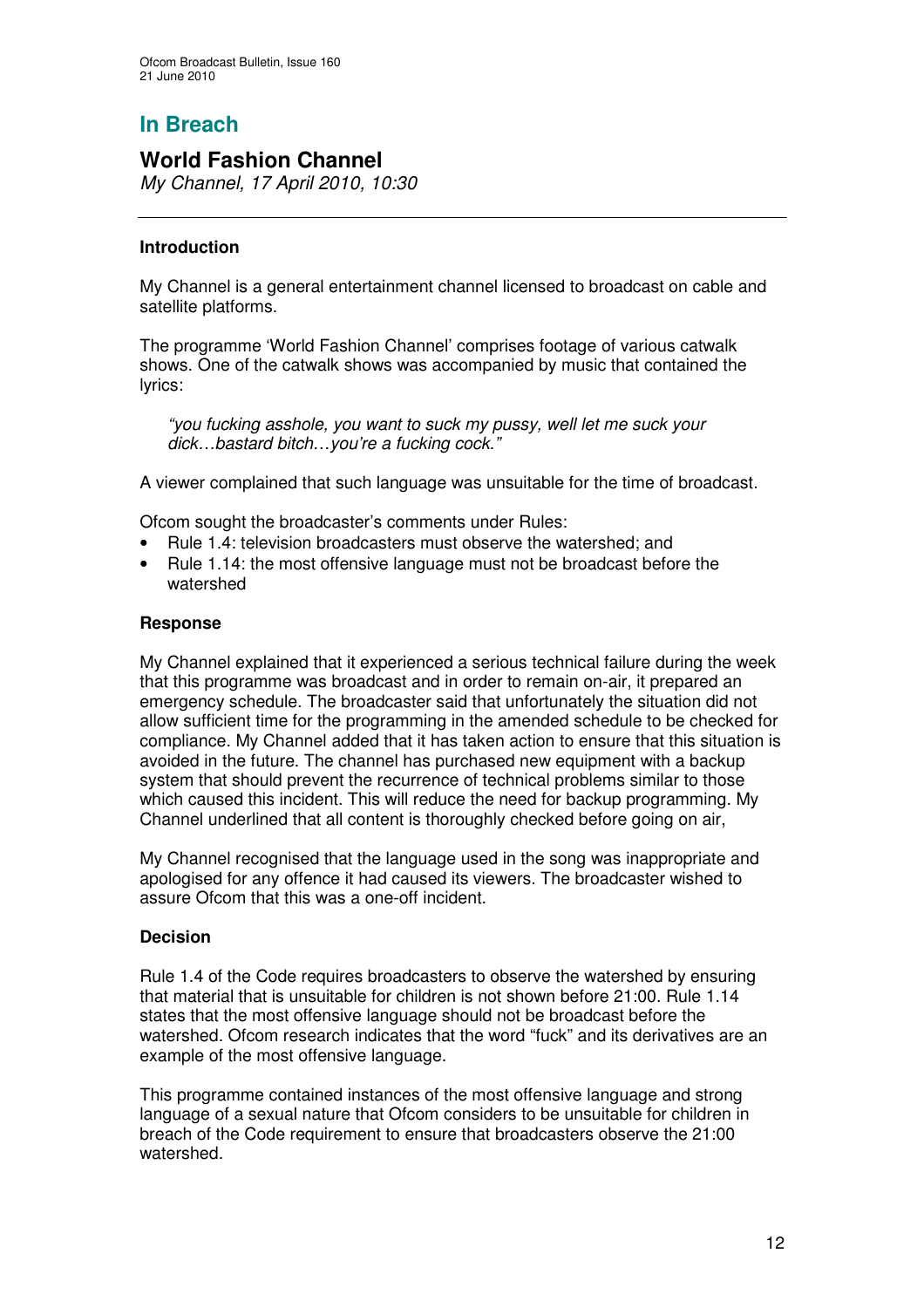Ofcom notes that the broadcast of this programme was an error that occurred as a result of pressures caused by a serious technical failure. While Ofcom recognises the circumstances in this case, broadcasters are obliged to ensure compliance with the Code at all times.

In this case, the broadcaster put to air pre-recorded material that had not been checked for compliance with the Code. A technical failure is not, in Ofcom's view, sufficient justification for allowing programmes to bypass compliance processes and the broadcast was in breach of Rules 1.4 and 1.14.

#### **Breach of Rules 1.4 and 1.14**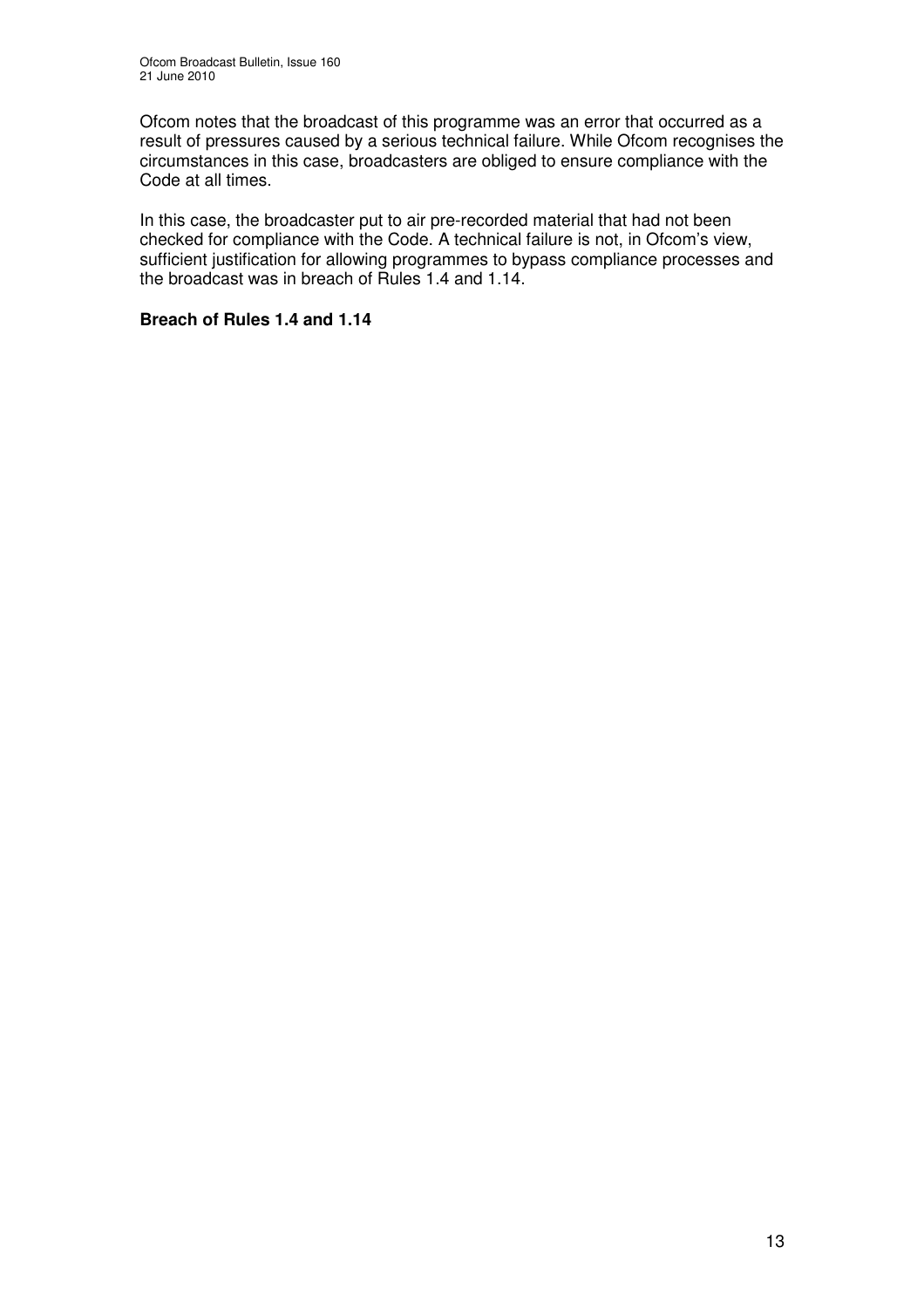# **In Breach**

**Numb3rs trailer** *Five, 27 March 2010, 13:03*

#### **Introduction**

*Numb3rs* is an American crime drama featuring two brothers who assist the FBI in solving serious crimes. The series is screened at 22:00 on Five USA. A trailer for the programme was shown at 13:03 on Five between two programmes *Zoo Days* and *Kermit's Swamp Years* – both of which were likely to appeal to children.

A viewer complained that the trailer had not been scheduled appropriately and that his child had been frightened by it. Ofcom asked Five for its comments under Rule 1.3 (children must be protected by appropriate scheduling from unsuitable material).

#### **Response**

Five acknowledged the content of the trailer was inappropriate and apologised unreservedly for any upset the scheduling mistake caused. Five explained that the trailer was subject to scheduling restrictions and should not have been broadcast when it was. Unfortunately on this occasion Five's manual checks failed to detect that the trailer would be placed between two programmes with specific appeal to children.

Five advised that to safeguard against this type of error reoccurring, it was considering introducing new procedures to prevent trailers with restrictions attached being shown during the daytime at weekends. Five would also undertake additional checks to ensure trailers are correctly scheduled.

#### **Decision**

Particular care should always be taken when transmitting material in or around programmes that children are likely to watch. When considering the suitability of trailers, Ofcom has to take into account that viewers come across them without warning and therefore the potential for offence is greater than for programmes which are signposted and scheduled in advance.

This trailer showed an action montage containing a hostage scene, dead bodies covered by a tarpaulin, the detonation of an explosive device and a gun being pointed at a person's head. Such images of violence have the clear potential to upset and frighten children and are inappropriate for transmission during the programmes being shown at this time.

Ofcom notes that the broadcaster did not intend to transmit this trailer around programmes likely to appeal to children. We also took into account the broadcaster's recognition of a scheduling error and their swift action in re-assessing scheduling restriction procedures to ensure such trailers are not shown around programmes likely to appeal to children.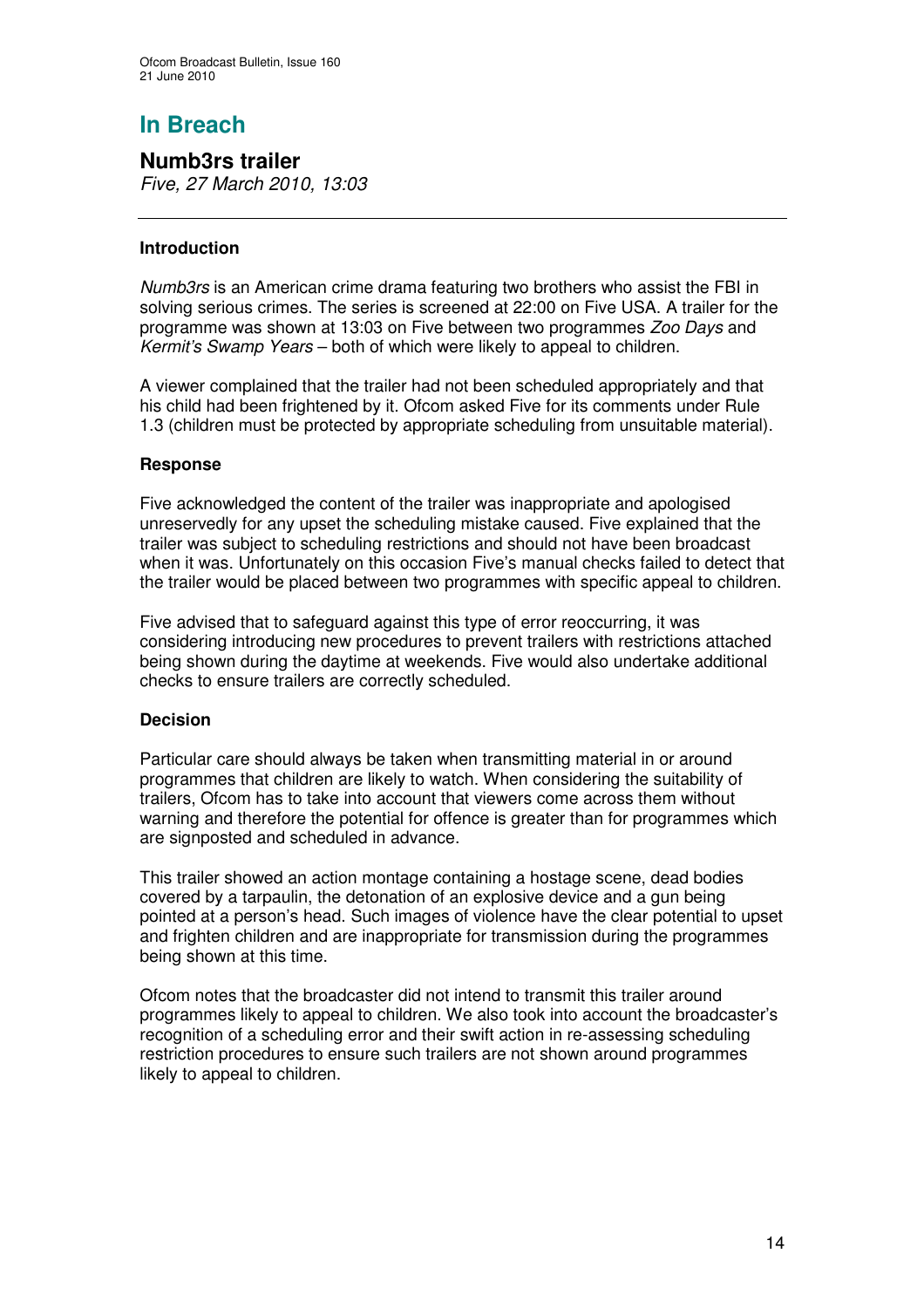*Zoo Days* and *Kermit's Swamp Years* are programmes with clear appeal to young children who may be viewing without adult supervision. The broadcast of this trailer (featuring violence and violent gun crime) was not appropriately scheduled and in breach of Rule 1.3.

#### **Breach of Rule 1.3**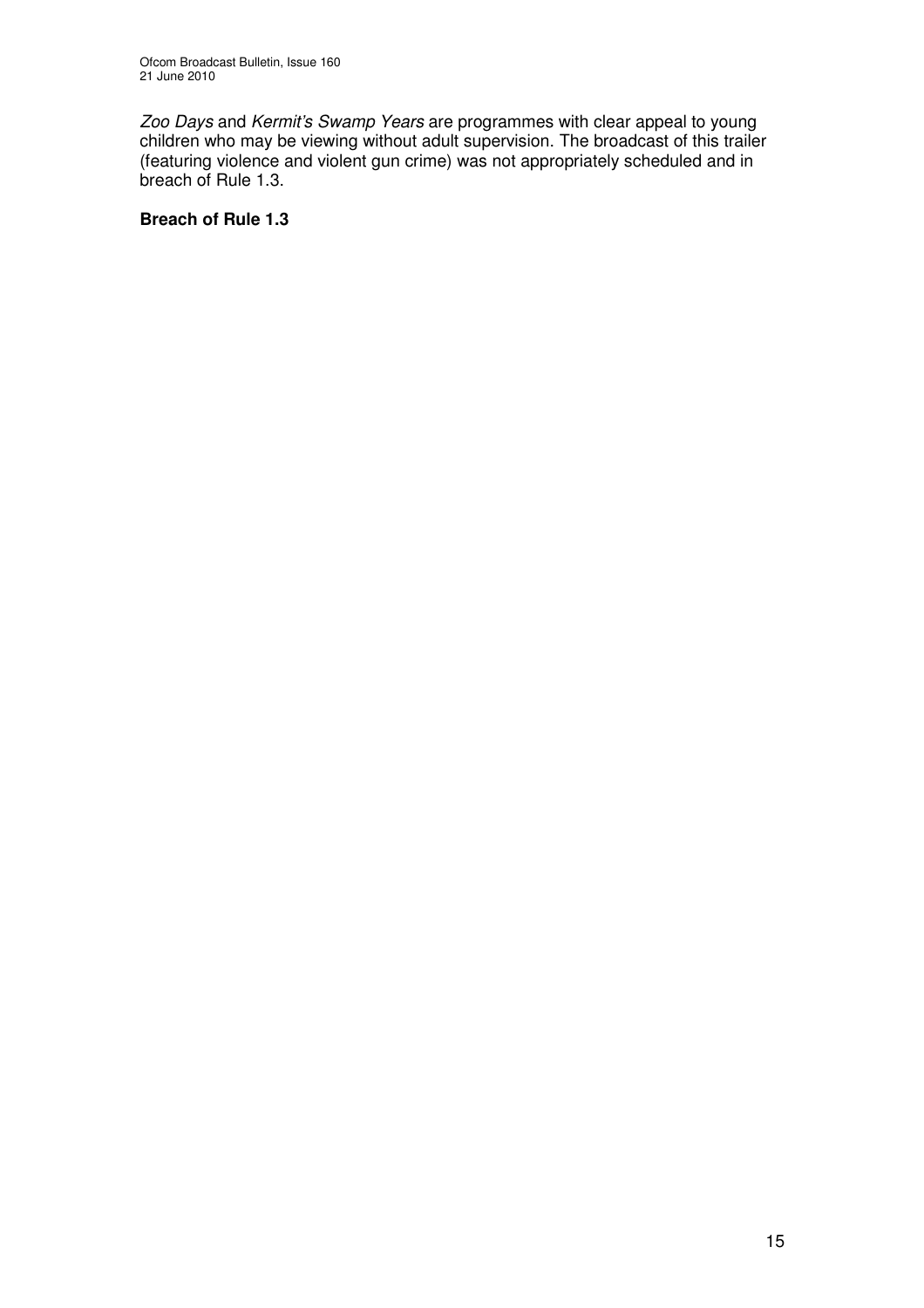## **Advertising scheduling cases**

## **In Breach**

## **Advertising minutage**

*Fitness TV, 3, 4, 8 and 11 March 2010, various times*

#### **Introduction**

Rule 4 of the Code on the Scheduling of Television Advertising ("COSTA"), states: "time devoted to television advertising and teleshopping spots on any channel in any one hour must not exceed 12 minutes". This rule implements the requirements of European legislation, the Audiovisual Media Services (AVMS) Directive.

As part of Ofcom's routine monitoring of broadcasters' compliance with COSTA, Ofcom observed that between 3 and 11 March 2010, there were four separate incidents where Fitness TV appeared to have transmitted more than the permitted allowance of advertising minutes in one clock hour.

Ofcom wrote to Media Fitness Limited, the licence holder for Fitness TV, for its comments under Rule 4 of COSTA.

#### **Response**

The broadcaster attributed the overruns to technical errors in its break scheduling software. Following these incidents, the broadcaster said it had carried out an internal investigation which had resulted in a new scheduling system being installed. Following this systems upgrade, the broadcaster assured Ofcom that it was unlikely that further overruns would occur.

Furthermore, the broadcaster explained that whilst overruns had occurred during certain clock hours, they had not exceeded the hourly average (nine minutes) of advertising permitted across the broadcasting day.

#### **Decision**

Ofcom notes that Fitness TV has taken further steps to ensure compliance with COSTA, including the installation of new scheduling systems. However, following previous similar instances on 9 January, 15 February and 20 February 2010, Fitness TV had already given Ofcom assurances that new procedures were in place to prevent further overruns.

Ofcom is concerned that Fitness TV's procedures were not sufficient to prevent the latest overruns occurring. Ofcom considers the latest instances to be significant breaches. Accordingly, we are recording a breach of Rule 4 of COSTA.

Ofcom may consider further regulatory action if this problem recurs.

#### **Breach of Rule 4 of COSTA**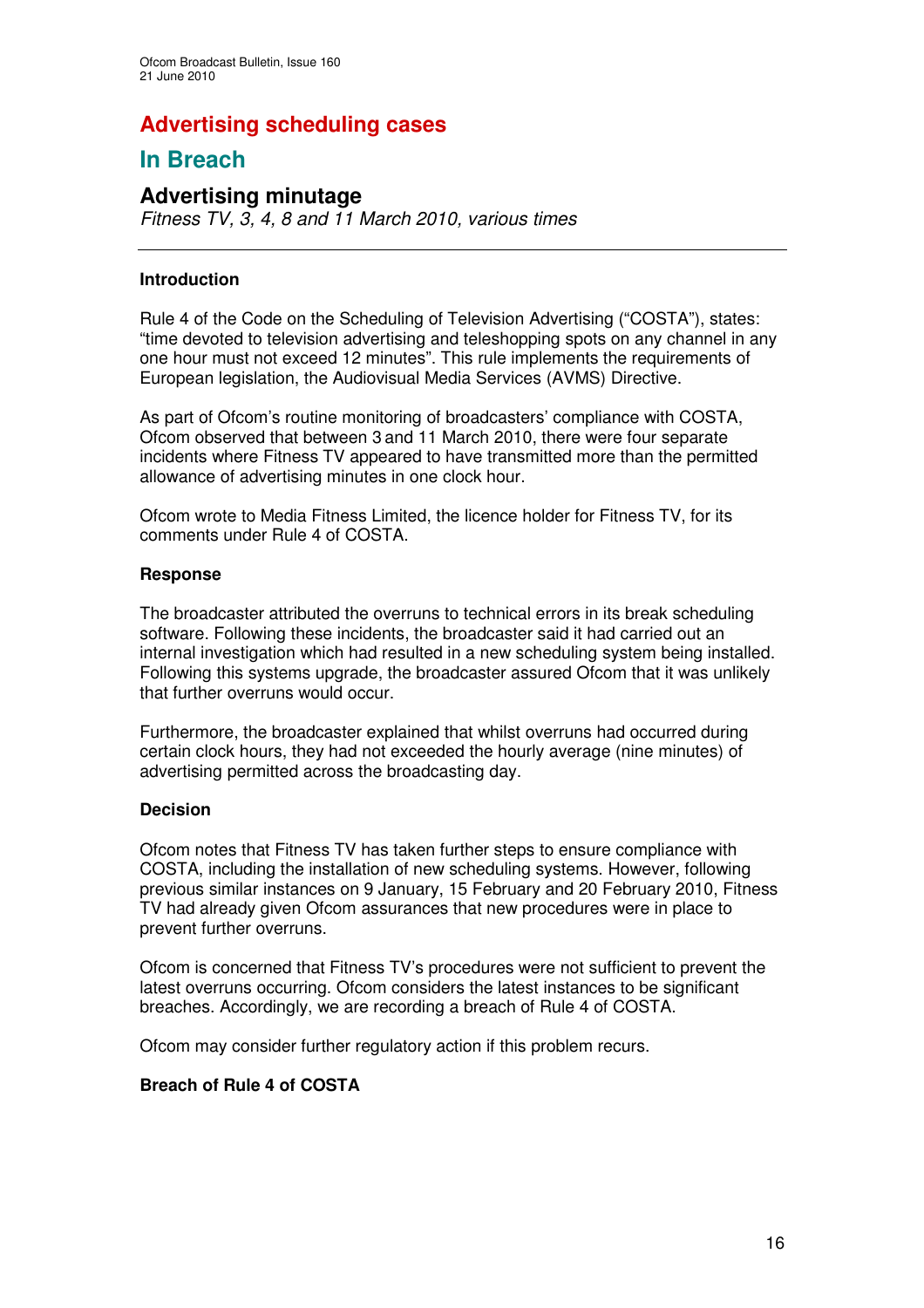# **In Breach**

## **Advertising minutage**

*ITV4, 18 March 2010, 17:00*

#### **Introduction**

Rule 4 of the Code on the Scheduling of Television Advertising ("COSTA"), states: "time devoted to television advertising and teleshopping spots on any channel in any one hour must not exceed 12 minutes".

This rule implements the requirements of European legislation, the Audiovisual Media Services (AVMS) Directive.

ITV informed Ofcom that a total of 14 minutes of advertising had been transmitted on ITV4, on 18 March 2010, during one clock hour (two minutes more than allowed).

Ofcom requested formal comments from ITV plc, the licence holder for ITV4, in relation to Rule 4 of COSTA.

#### **Response**

The broadcaster explained that the overrun had occurred during a transmission of the *IPL Cricket Tournament*. The broadcaster stated that the transmission of the tournament presented a particular challenge as it involved combining a live overseas feed with advertising breaks. The situation was further complicated through the scheduling of successive live sports events*, IPL Cricket* and *Europa League Football,* on ITV4, in the same evening.

The broadcaster said that on this particular occasion, the IPL cricket match had finished an hour early. To adjust to the early finish, ITV's external transmission contractors asked production staff to drop one minute and 20 seconds of advertising from the 17:00 clock hour. However, this reduction was insufficient and led to an overrun.

In recompense, the broadcaster decided to forego the recoupment of two minutes of commercial non-peak airtime from ITV4, which it had lost during the transmission of the IPL tournament on the same day, 18 March 2010.

The broadcaster emphasised that the matter was being treated seriously, and would be examined as part of an overall review of advertising procedures aimed at ensuring future compliance with COSTA.

#### **Decision**

Ofcom acknowledges that the transmission of live sporting events can be challenging. We further note the prompt action the broadcaster took in bringing the matter to Ofcom's attention and the additional steps it is taking to ensure future compliance with COSTA.

Furthermore, Ofcom welcomes the voluntary adjustments ITV made to its advertising minutage in response of the overrun occurring.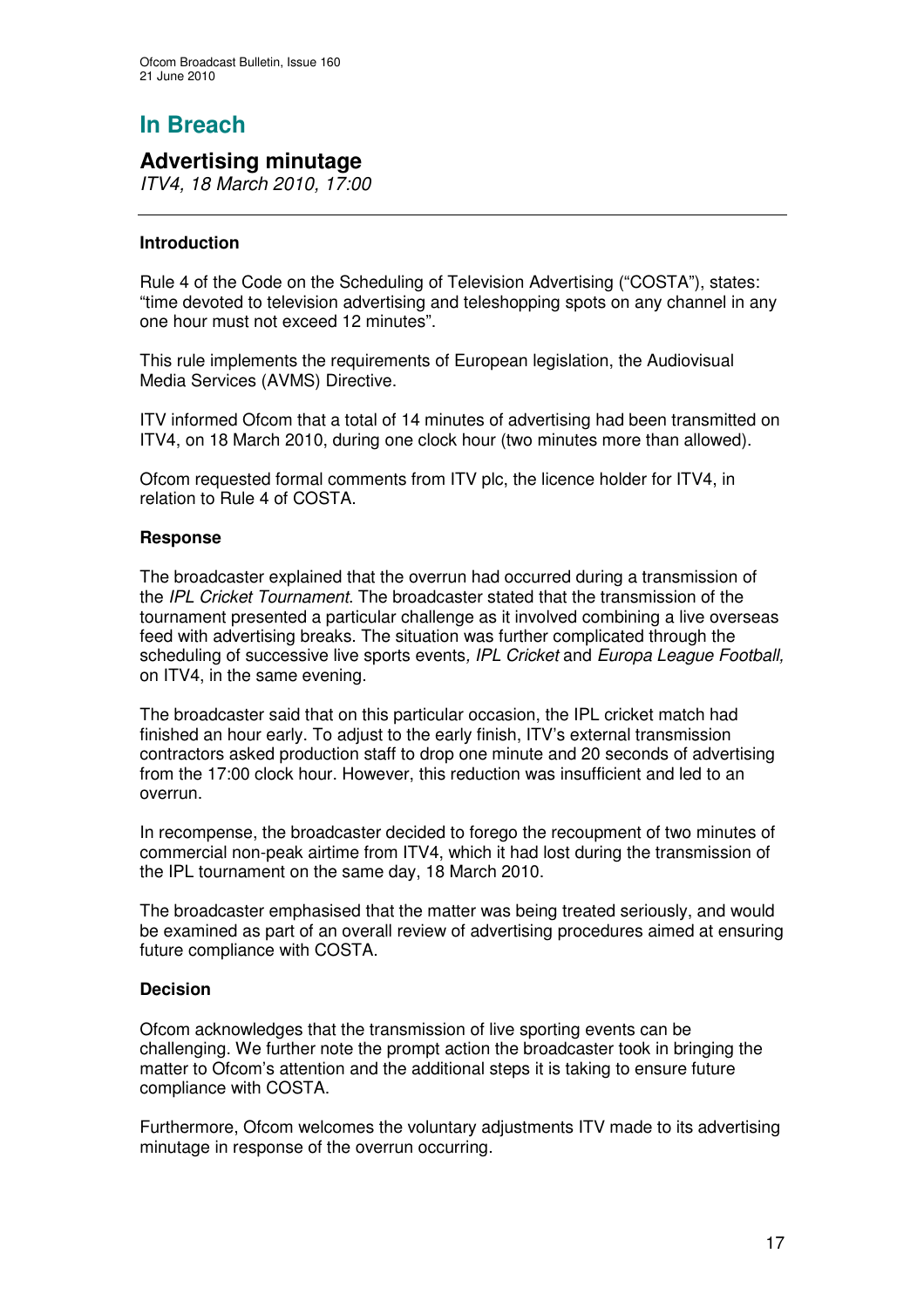However, we are concerned that this failure follows earlier overruns on other ITV licensed channels, ITV1 and ITV2, which have occurred within the last year. On 31 October 2009, ITV1 transmitted 14 minutes of advertising in one clock hour (two minutes more than allowed). Furthermore, on 16 December 2009, ITV2 transmitted 12 minutes and 45 seconds of advertising in one clock hour (45 seconds more than allowed).<sup>1</sup> Following these incidents, the broadcaster assured Ofcom that improvements to procedures had been made to ensure future compliance with COSTA.

Ofcom is concerned that the steps taken by ITV were not sufficient steps to prevent this latest overrun occurring on ITV4. Accordingly, we are recording a breach of Rule 4 of COSTA.

Ofcom may consider further regulatory action if this problem recurs.

#### **Breach of Rule 4 of COSTA**

<sup>1</sup> Broadcast Bulletin 157 http://www.ofcom.org.uk/tv/obb/prog\_cb/obb157/Issue157.pdf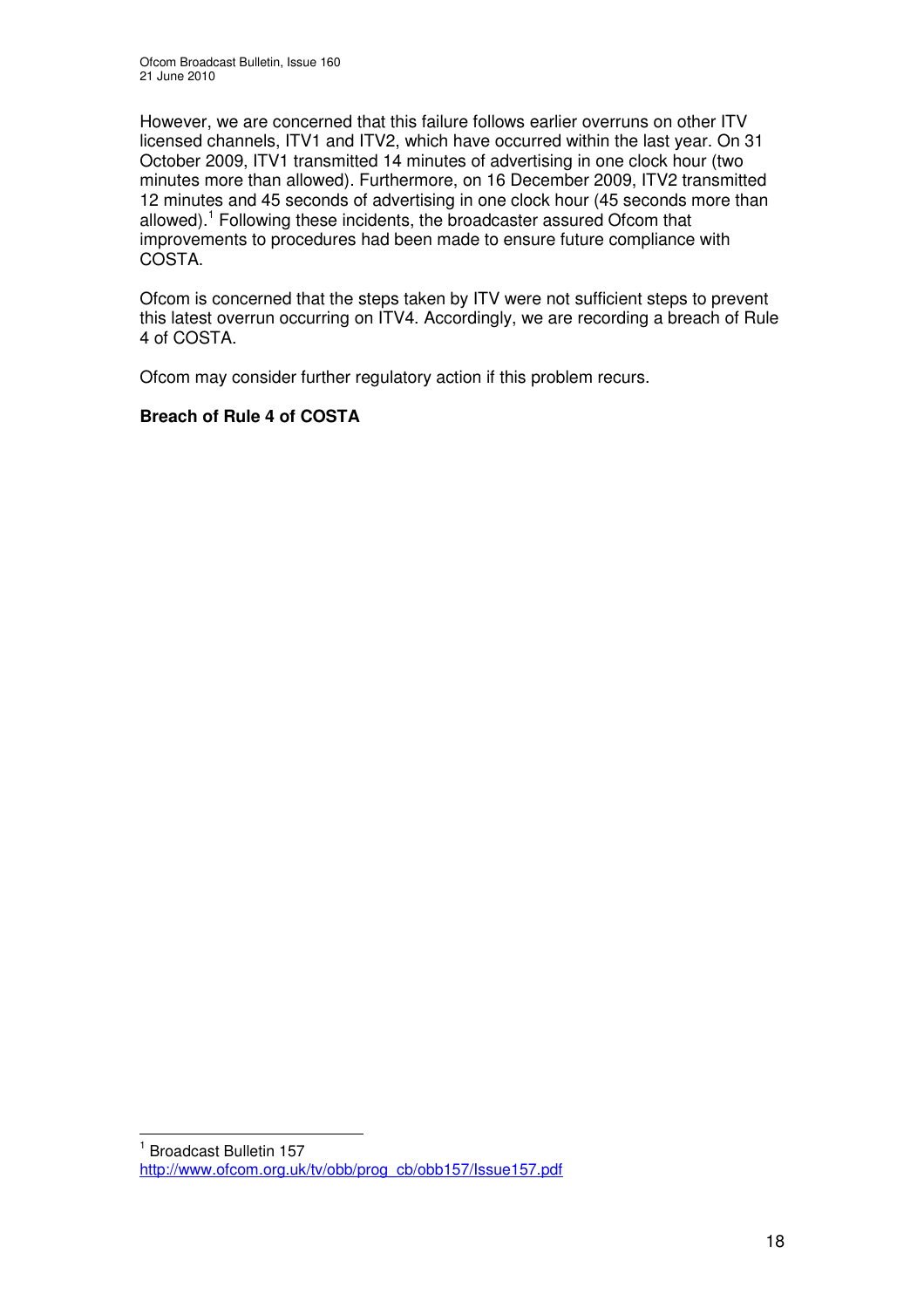## **Fairness and Privacy cases**

## **Not Upheld**

## **Complaint by Lord Ashcroft KCMG made on his behalf by Harbottle and Lewis LLP**

*Today, Radio 4, 17 December 2009*

**Summary:** Ofcom has not upheld this complaint of unfair treatment.

On 17 December 2009, BBC Radio 4 broadcast an edition of *Today*, its early morning news and current affairs programme, which included an item looking back at the preceding day's activities in Parliament and discussed questions put to Ms Harriet Harman MP (who was standing in for the Prime Minister) during Prime Minister's Question Time.

Harbottle & Lewis complained to Ofcom on behalf of Lord Ashcroft that the programme wrongly and unfairly stated that during Prime Minister's Question Time the Liberal Democrats had accused Lord Ashcroft of tax evasion and therefore implied that he was guilty of a criminal offence. Harbottle & Lewis said Lord Ashcroft was not given an appropriate opportunity to respond to this serious allegation of criminal wrongdoing.

Ofcom considered the case and concluded that the report provided a fair reflection of the discussion during Prime Minister's Question Time and, taken as whole, made clear that, while the Liberal Democrats had initially raised a question about tax evasion, they had not in fact accused Lord Ashcroft of tax evasion. Instead the report correctly and fairly presented the fact that the Liberal Democrats had accused Lord Ashcroft of avoiding paying tax in the UK on overseas earnings. Ofcom found that the report's presentation of this matter was fair and did not amount to an allegation of criminal wrongdoing which would have required, in the interests of fairness, an opportunity to respond.

Ofcom therefore found no unfairness to Lord Ashcroft.

#### **Introduction**

On 17 December 2009, BBC Radio 4 broadcast an edition of *Today*, its early morning news and current affairs programme. The *Yesterday in Parliament* item of the programme, which looks back at the preceding day's activities in the House of Commons and the House of Lords, discussed questions put to the Deputy Leader of the Labour Party, Ms Harriet Harman MP during Prime Minister's Question Time<sup>1</sup>.

The programme's presenter introduced the item as follows:

*"The Liberal Democrats have targeted the Conservative Party donor and Deputy Chair Lord Ashcroft in a row about tax evasion. The Liberal Democrat Deputy Leader Vince Cable used Parliamentary Privilege to name the peer as a nondom, accusing him of not paying tax in the UK on overseas earnings."*

 $<sup>1</sup>$  Ms Harman MP stood in for the Prime Minister in this question time, as he was otherwise</sup> engaged. Mr Hague MP asked questions on behalf of the Opposition and Dr Cable MP on behalf of the Liberal Democrats.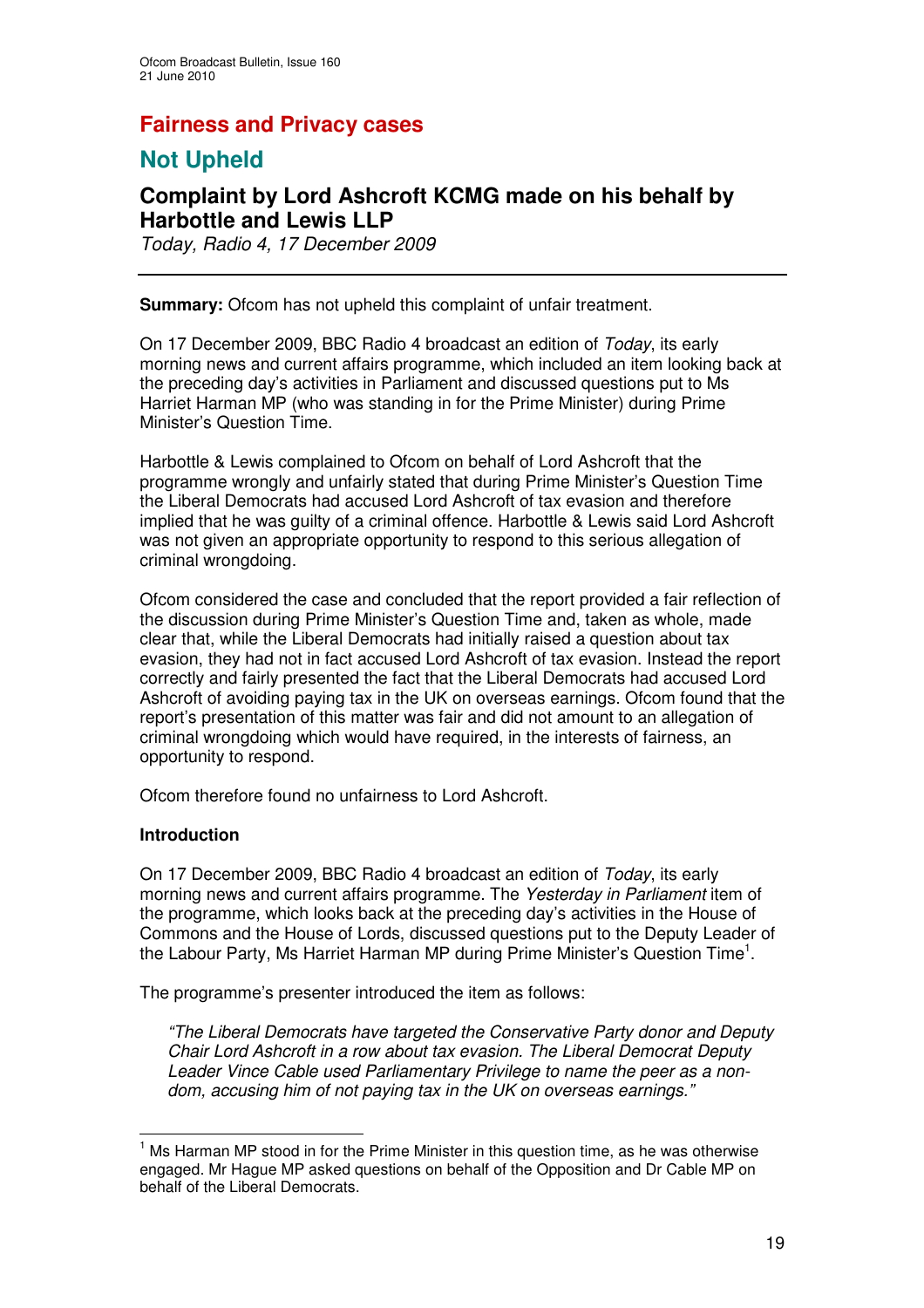The programme reported that as William Hague MP's first question concluded Labour MPs began shouting *"Ashcroft"*. The programme stated that this referred to Lord Michael Ashcroft, whose tax affairs, the programme said had, *"long been the subject of political controversy."*

The item then broadcast excerpts of the exchange between Dr Vincent Cable MP and Ms Harman. Dr Cable's first question was broadcast as:

*"This week, HMRC estimated that something in the order of £40 billion is not being collected and is being evaded* [our emphasis]. *Where is that money?"*

The programme's reporter said that as Dr Cable had finished his question the Labour members were heard to shout *"Belize"* and *"Ashcroft"*. The programme's reporter said that Lord Ashcroft had *"extensive business interests in Belize".* The programme's reporter said that Ms Harman *"played to the home crowd".* The excerpt of her response included in the programme was:

*"We think it important that an example be set not only in this House, but also in the House of Lords. There's an old saying, of no taxation without representation. What about no representation without taxation?"*

The reporting of Dr Cable's questions concluded with an excerpt of his final question:

*"we suggest that the Leader of the House give immediate effect to their wishes, by bringing in an amendment to the Constitutional Reform Bill, so that non-doms like Lord Ashcroft can leave Parliament immediately?"*

Harbottle & Lewis ("Harbottle") complained to Ofcom on behalf of Lord Ashcroft that he was treated unfairly in the programme as broadcast.

#### **The Complaint**

In summary, Harbottle complained on behalf of Lord Ashcroft that he was treated unfairly in the programme as broadcast in that:

a) The programme wrongly and unfairly stated that the Liberal Democrats had accused Lord Ashcroft of tax evasion.

By the programme stating *"The Liberal Democrats have targeted"* Lord Ashcroft *"in a row about tax evasion"*, the clear meaning was that Lord Ashcroft had been publicly accused in the Commons by Liberal Democrat MPs of the criminal offence of tax evasion, which was not true. The implication was that he was guilty of tax evasion or that there were at least reasonable grounds for the charge.

b) He was not given an appropriate and timely opportunity to respond to the allegation of criminal wrongdoing.

He was thus denied an opportunity to point out to the programme makers the gravity of its error in confusing "tax evasion" with "tax avoidance".

#### **The BBC's case**

In summary, the BBC responded to Lord Ashcroft's complaint of unfair treatment as follows: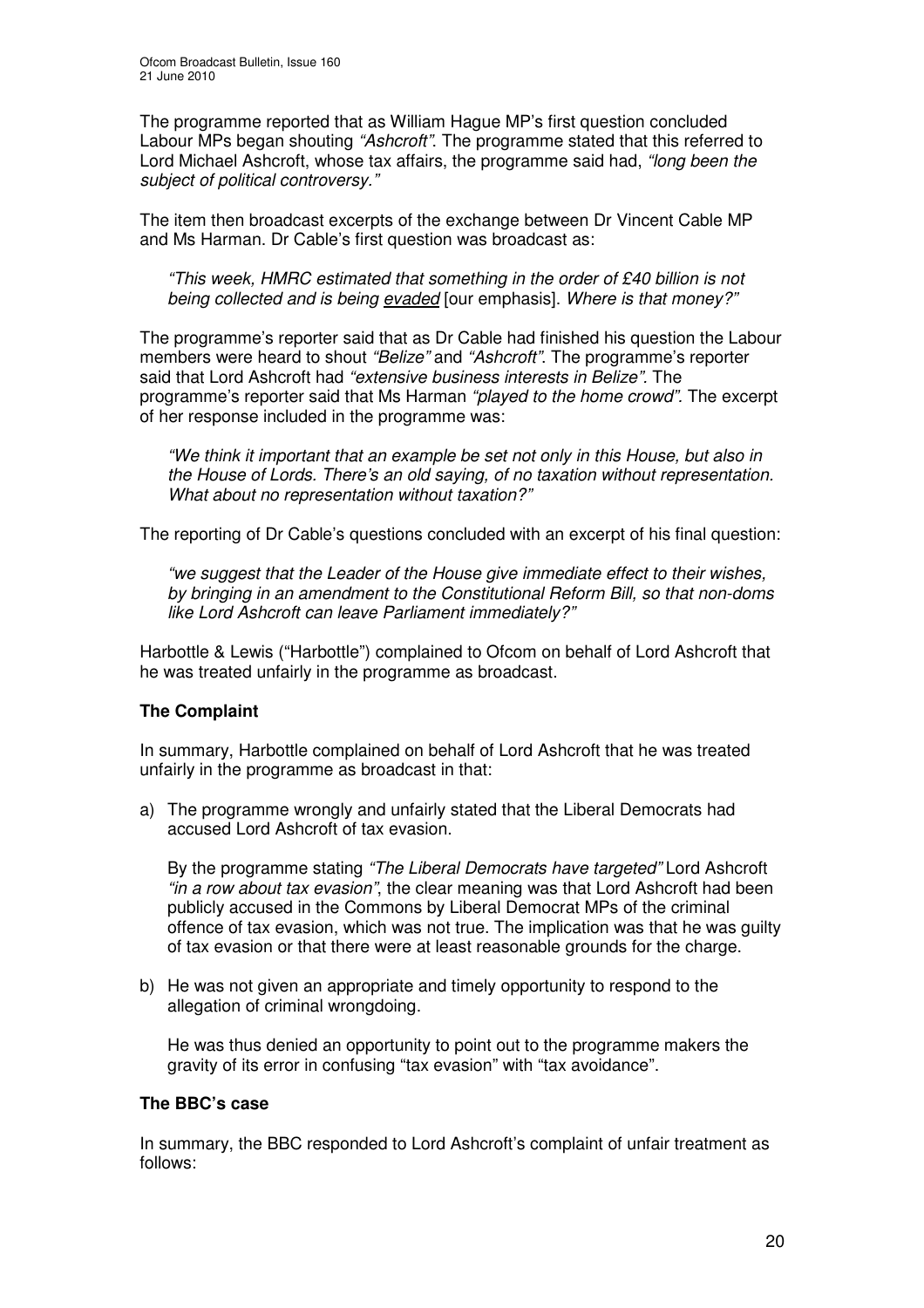a) The BBC said it did not accept that the passage identified made the allegation claimed by the complainant. It said that the line which caused the complainant concern was the first half of a "cue" introducing a *Yesterday in Parliament* report on events in Parliament during Prime Minister's Questions, namely:

*"The Liberal Democrats have targeted the Conservative Party donor and Deputy Chairman Lord Ashcroft in a row about tax evasion. Liberal Democrat Deputy Leader Vince Cable used parliamentary privilege to name the peer as a "non-dom" – accusing him of not paying tax in the UK on overseas earnings."*

The BBC said it did not agree that this line meant that Lord Ashcroft was accused by Dr Cable of tax evasion, that the accusation was true or that there were reasonable grounds for it, and it said that it did not believe that listeners would have taken this meaning from it – whether taken in isolation or the broadcast as a whole.

The BBC said that, in strict terms, the line was not inaccurate. It said that Hansard shows that the row in the House of Commons which came to embrace Lord Ashcroft (and in which he was targeted) began as "a row about tax evasion". It said that Lord Ashcroft was not accused of the offence of tax evasion, and the BBC's report did not argue he was. However, the BBC said, the row in which he was targeted certainly concerned that matter, and could therefore accurately be described as having been "about" it.

The BBC said that Dr Cable began the debate by expressing concern about monies "not being collected" by HMRC, and tax payments due to HMRC which were "being evaded". It said that in the circumstances it seems both reasonable and accurate to refer to the row which followed as being about tax evasion.

The BBC said that at this stage there were interruptions, as reflected in Hansard, which were shouted exclamations from Labour MPs which said *"Ashcroft"* and *"Belize".* It said that these interruptions were described in the full report. The BBC said that it was in this manner that Lord Ashcroft's name was raised, during a discussion of a question about revenues lost to tax evasion.

It said that Ms Harman responded to Dr Cable on the more general issues of falling tax revenue before bringing up the question of tax avoidance in Westminster particularly, and the responsibilities of those in Parliament. Following this response Dr Cable referred to Lord Ashcroft as a 'non-dom'. Ms Harman's response to this also referred to Lord Ashcroft by name.

The BBC said the transcript showed that the debate grew following the initial question posed by Dr Cable on tax which had not been collected and was "being evaded". It said that shouted interruptions from the Labour benches introduced the name of Lord Ashcroft into the row. The BBC said that the exchange between Dr Cable and Ms Harman and the comments which followed were described in the full piece which followed the cue.

The BBC acknowledged that there is a very important difference between tax avoidance and tax evasion. However, the debate in the House, it said, did not make this distinction, and nor did the MPs who responded to a question on tax evasion with shouted interruptions referring to Lord Ashcroft. The BBC said that the debate instead centred on the shared outcome of both practices – a lack of payment to HMRC.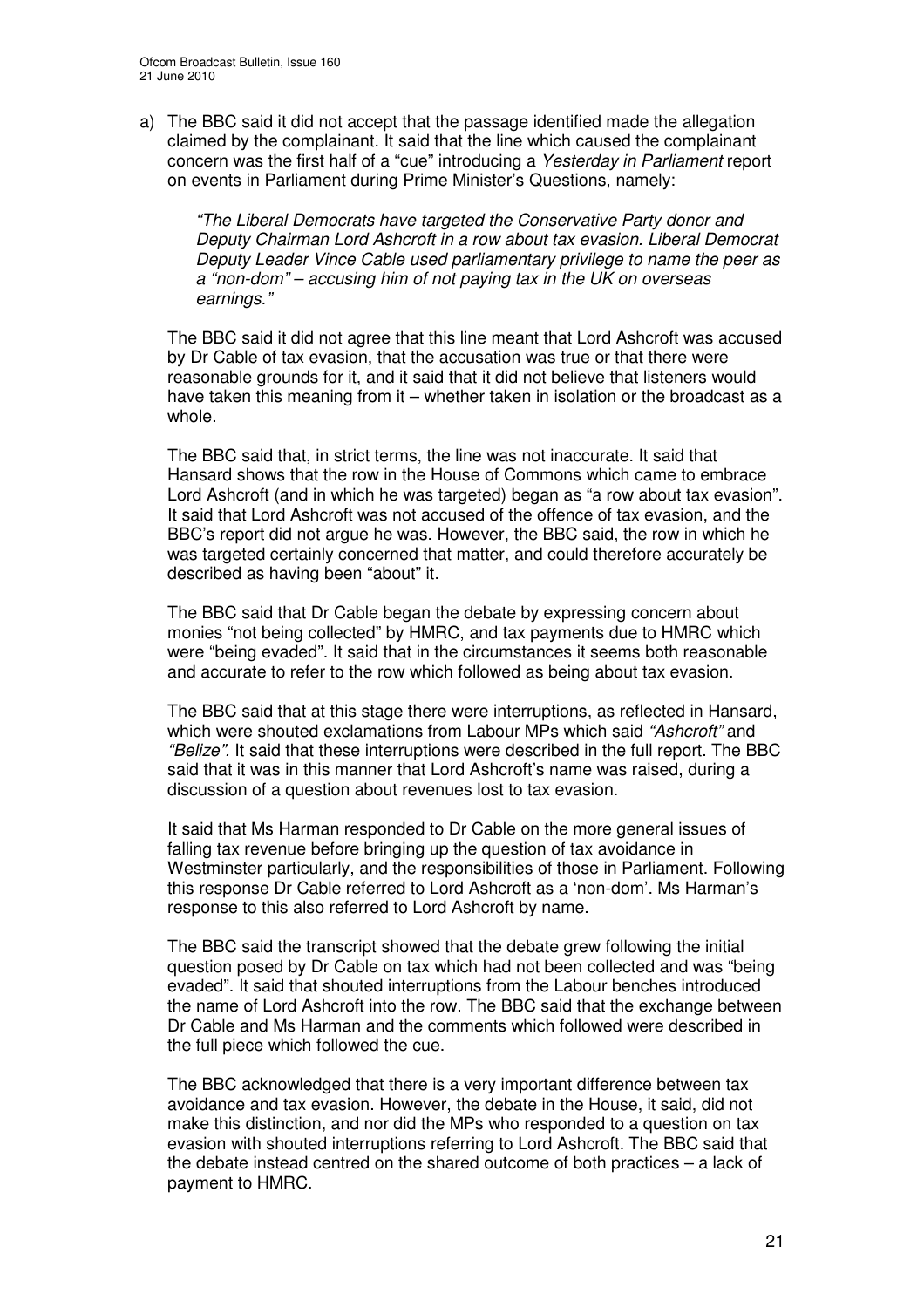It said that because Dr Cable's initial question concerned the evasion of tax, the row which followed could accurately be called *"a row about tax evasion",* even though it grew to encompass other issues. Within the context of that row, Lord Ashcroft was named and targeted by MPs. The BBC said that it did not follow, and was not suggested, that Lord Ashcroft was himself accused of tax evasion by Dr Cable or Ms Harman.

The BBC also directed Ofcom to examine the full cue and the context of the whole report. It said that the full cue contained significantly more context than is suggested by the terms of the complaint. After the sentence quoted in the complaint, the cue continued:

*"Liberal Democrat Deputy Leader Vince Cable used Parliamentary privilege to name the peer as a 'non-dom' – accusing him of not paying tax in the UK on overseas earnings."*

The BBC said that this reflected the fact that Dr Cable had said of Lord Ashcroft that he was not domiciled in the UK, and had suggested that the Constitutional Reform Bill be amended so that Lord Ashcroft might leave Parliament. It said that should any confusion have arisen in the minds of listeners as a result of the preceding reference to 'tax evasion', the line which followed would have ensured that listeners were clear that the accusations regarding Lord Ashcroft focussed on the question of his non-domiciled status.

The BBC said that the full report which followed gave a great deal of detail about the debate in the house, the row in which Lord Ashcroft's status came to be discussed, what was said about him and how Conservative MPs responded, and the fact that his tax affairs had previously been the subject of some controversy.

Most significantly, it said, the report included audio from the Commons of the proceedings relating to Lord Ashcroft. The BBC said that audiences would have heard Dr Cable's question as it was heard in the House, as well as Ms Harman's response. It said that listeners would therefore have been in no doubt as to the precise circumstances of the targeting of Lord Ashcroft or the nature of the accusations against him. The report, it said, referred to Lord Ashcroft by name on three occasions, offering context for the discussion and explained the background to the debate. The BBC said that these references were neutral, factual reporting, and had no suggestion on the reporter's part of wrongdoing on the part of Lord Ashcroft. The BBC said that the report also included the response of some Conservative MPs following Ms Harman's reference to her party's position on tax avoidance.

It said that it believed the script of the full report and the passages from Parliament which it included would have helped to ensure that audiences were clear on what had happened in the House of Commons, and on the nature of the controversy surrounding Lord Ashcroft's tax affairs.

b) The BBC said that, as already stated, it did not accept that the broadcast made any such allegations regarding Lord Ashcroft. It said that it reported accurately on matters raised in the Commons, and on allegations made regarding Lord Ashcroft's affairs. The BBC said it was also worth noting that the report was an account of proceedings in Parliament, and was clearly flagged as such. It said that in such circumstances it did not agree that a right of reply was necessary, or that failing to notify Lord Ashcroft of coverage of events in Parliament – which had been widely reported elsewhere – could reasonably be considered unfair.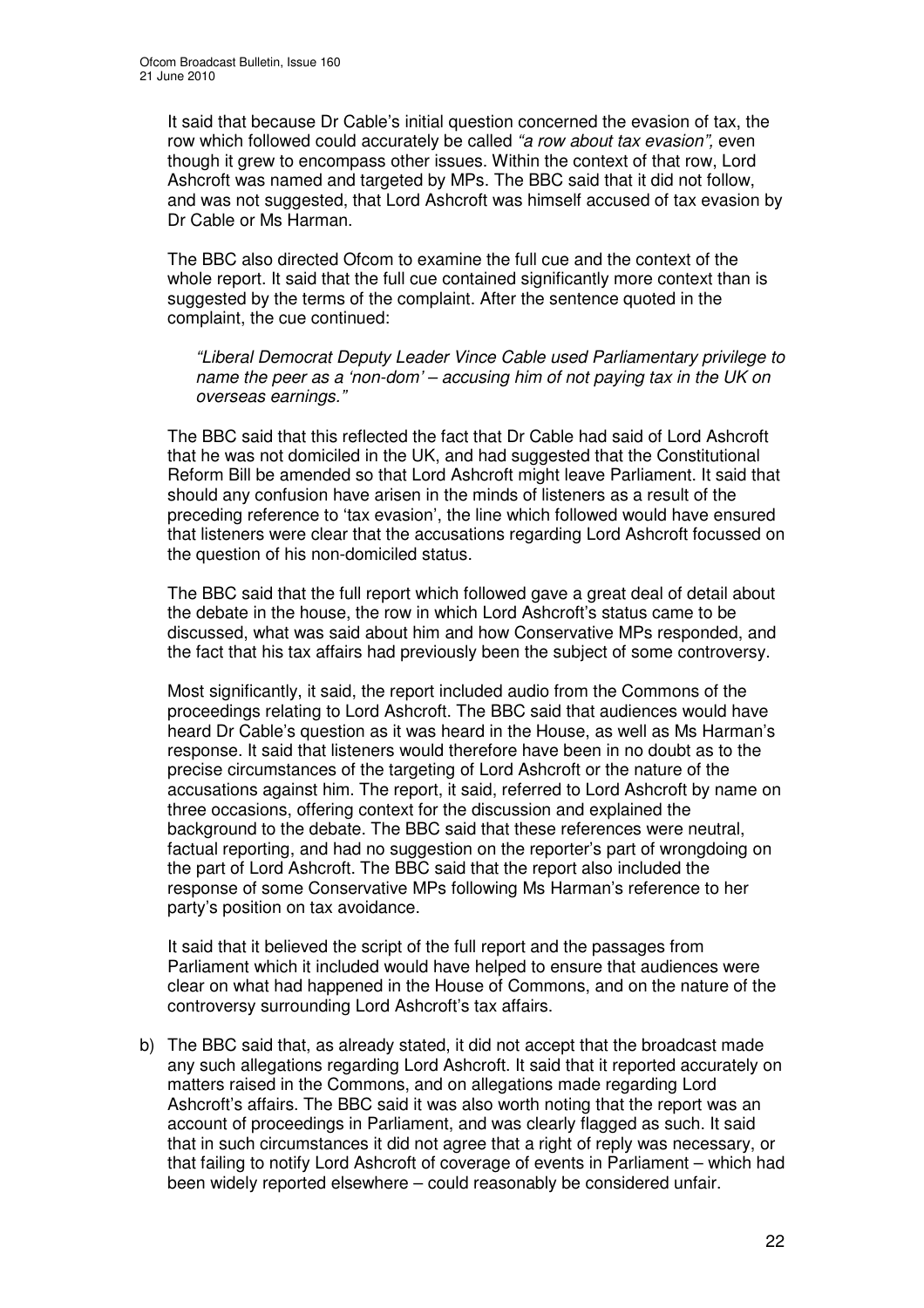#### **Decision**

Ofcom's statutory duties include the application, in the case of all television and radio services, of standards which provide adequate protection to members of the public and all other persons from unfair treatment and unwarranted infringement of privacy in, or in the making of, programmes included in such services.

In carrying out its duties, Ofcom has regard to the need to secure that the application of these standards is in the manner that best guarantees an appropriate level of freedom of expression. Ofcom is also obliged to have regard, in all cases, to the principles under which regulatory activities should be transparent, accountable, proportionate and consistent and targeted only at cases in which action is needed.

In reaching its decision, Ofcom considered all the relevant material provided by both parties. This included a recording of the programme as broadcast and transcript, both parties' written submissions and their supporting materials.

When considering complaints of unfair treatment, Ofcom has regard to whether the broadcaster's actions ensured that the programme as broadcast avoided unjust or unfair treatment of individuals and organisations, as set out in Rule 7.1 of the Code. Ofcom had regard to Rule 7.1 when reaching its decisions on the individual heads of complaint detailed below.

a) Ofcom considered the complaint that the programme wrongly and unfairly stated that the Liberal Democrats had accused Lord Ashcroft of tax evasion.

In considering this part of the complaint, Ofcom had regard to Practice 7.9 of the Code which makes clear that when broadcasting a factual programme broadcasters should take reasonable care to satisfy themselves that material facts have not been presented, disregarded or omitted in a way that is unfair to an individual or organisation.

Ofcom first examined the relevant parliamentary dialogue that was being reported.

- Dr Cable: "Her Majesty's Revenue and Customs estimated that about £40 billion is not being collected and is being evaded. Where is that money?" [interruption]
- Ms Harman: "As the hon. Gentleman knows well, tax revenue has fallen because if fewer houses are being bought and sold, stamp duty falls, and if unemployment increases, there are fewer people paying taxes. Corporation tax has also fallen. Tax revenue has fallen because this country has been hit by a global economic recession. We have been determined to take measures to stop tax avoidance, and we think it important an example be set not only in this House, but in the House of Lords. According to an old saying, there should be no taxation without representation. What about no representation without taxation? We will introduce legislation to ensure that people are domiciled, resident and ordinarily resident in order to sit in this House or in the House of Lords."
- Dr Cable: "I take that point, but perhaps make it in a less partisan way -[interruption] – and perhaps commend the leader of the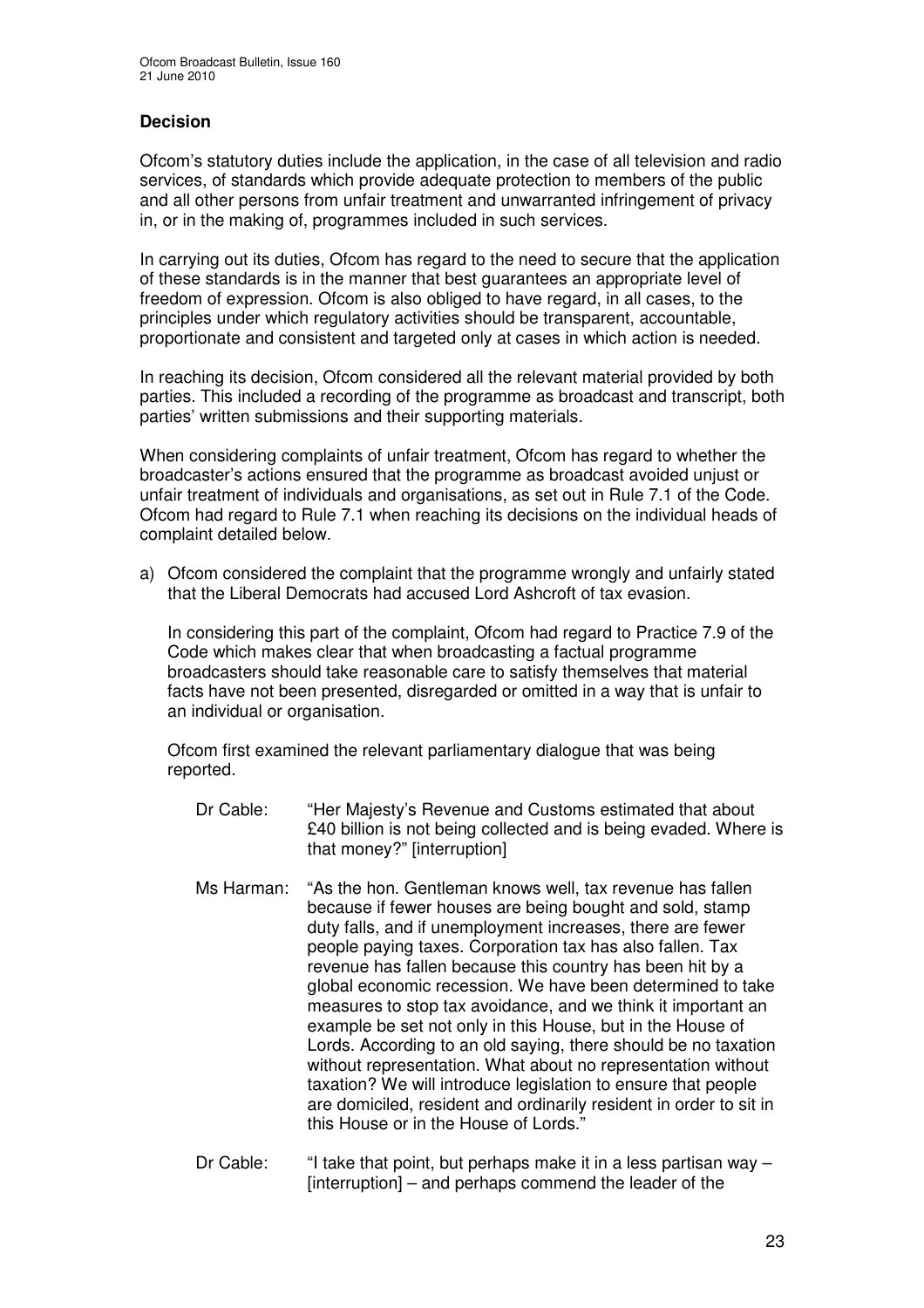Conservative party for the helpful suggestion of new legislation, based on Liberal Democrat proposals, so that Members of the Houses of Commons and Lords who are nondoms should not sit in Parliament. May I welcome the fact that there is such enthusiasm, from turkeys voting for Christmas, and suggest that the Leader of the House give immediate effect to their wishes, by bringing in an amendment to the Constitutional Reform Bill, so that non-doms such as Lord Ashcroft can leave Parliament immediately?"

Ms Harman: "We certainly need transparency on the issue, and as I said, we will bring forward legislation. The hon. Gentleman is busy commending the Conservative Party; at the risk of being accused of being partisan, I would like to complain about the Conservative party. The deputy chairman of the Conservative party made a promise to the honours committee – this pertains to the need for legislation – that he would make his tax affairs on shore. The Foreign Secretary – [Interruption] – the shadow Foreign Secretary – can tell is what the shadow Chief Secretary to the Treasury says he knows. Has Lord Ashcroft..."

It was clear, in Ofcom's view, that the Liberal Democrats had opened the debate with the Government with a question about tax evasion. The Government in its response, delivered by Harriet Harman, explained why it considered that tax revenues were down but also referred directly to tax avoidance and specifically its plans to introduce legislation to ensure those that sit in the House of Lords should be domiciled in the UK. The Liberal Democrat spokesman then commended the Government's proposal with specific reference to Lord Ashcroft.

Ofcom then examined how this discussion was reported in the programme as broadcast. Ofcom noted that the complainant believed that the opening sentence of the report which stated that *"The Liberal Democrats have targeted the Conservative Party donor and Deputy Chairman Lord Ashcroft in a row about tax evasion"* had the clear meaning that Lord Ashcroft had been publicly accused in the Commons by Liberal Democrat MPs of the criminal offence of tax evasion, which was not true, and that the implication was that he was guilty of tax evasion or that there were at least reasonable grounds for the charge.

In seeking to determine whether or not the BBC had caused unfairness to Lord Ashcroft Ofcom assessed the report as a whole and not just the first sentence of the report's introduction. Specifically, Ofcom examined whether the report as a whole demonstrated that the BBC had taken reasonable care to ensure that material facts had not been presented, disregarded or omitted in this report in a way that caused unfairness to Lord Ashcroft.

Ofcom recognised that the first opening sentence, if taken in isolation, may have been capable of being interpreted by listeners as suggesting that the Liberal Democrats had accused Lord Ashcroft of tax evasion, as opposed to tax avoidance. Such an interpretation would have been incorrect and would not have reflected how the debate developed. As explained above, while, Dr Cable's first question, which set the agenda for the subsequent dialogue, had raised the subject of tax evasion, the discussion evolved into a debate about a different issue, namely, whether members of Parliament should be able to claim a nondomiciled tax status. Ofcom noted that Dr Cable concluded his questioning by referring to Lord Ashcroft's as a 'non-dom'.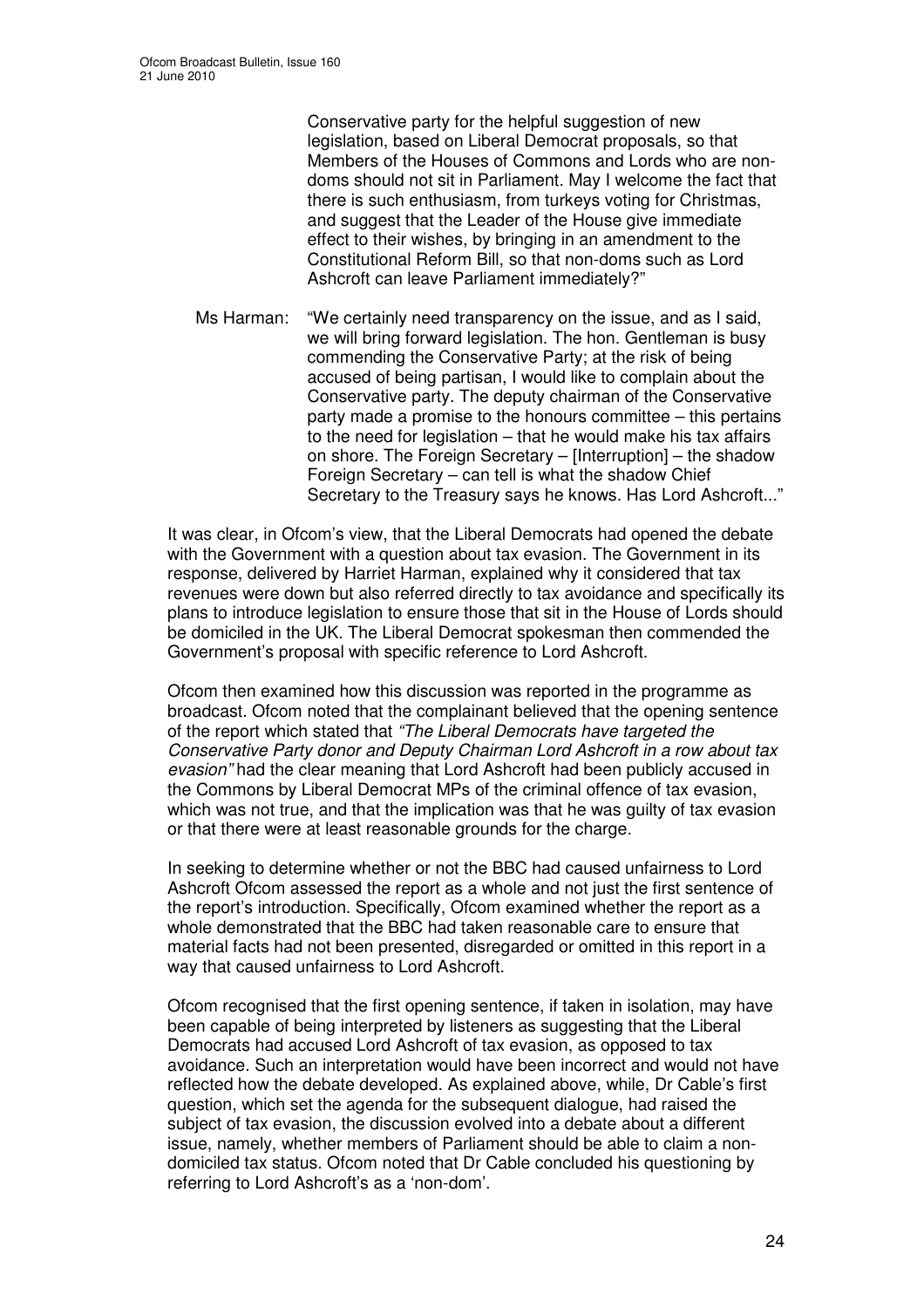However, the second sentence of the report's introduction stated:

*"Liberal Democrat leader Vince Cable used Parliamentary privilege to name the peer as a 'non-dom' – accusing him of not paying tax in the UK on overseas earnings."*

Ofcom considered that this second sentence in combination with the first sentence of the introduction provided a fair reflection of the parliamentary discussion and included an explanation of what the accusation of being a 'nondom' meant. Importantly, the introduction, taken as whole fairly reflected the true nature of the debate and the fact that the Liberal Democrats had initially raised the issue of tax evasion, but had then sought to name Lord Ashcroft as a 'nondom' – "accusing him of not paying tax in the UK on overseas earnings".

Ofcom then considered whether further mentions of the complainant in the report were fair. After the audio of a question made by Mr Hague was included into the report, the programme's presenter said:

*"Now at this point Labour MPs began to shout "Ashcroft" – the name of the Conservative deputy chairman, and donor, Lord Ashcroft, whose tax affairs have long been the subject of political controversy. William Hague didn't want to talk about that. His three topics were: Copenhagen; relations with Israel and the threat of sanctions against Iran. Lord Ashcroft was the target of the Liberal Democrat Treasury spokesman, Vince Cable, who was standing in for Nick Clegg".*

The programme then included the audio of the question it was referring to:

Dr Cable: *"This week HMRC estimated that something of the order of £40 billion is not being collected and is being evaded. Where is that money?"*

The programme's presenter then explained exclamations shouted by members of Parliament as Dr Cable had asked this question in the House:

*"Labour MPs shouted "Belize!" and "Ashcroft!" The Conservative peer has extensive business interests in Belize. Harriet Harman played to the home crowd."*

Ofcom noted that the programme included the response Ms Harman gave to Dr Cable's question which ended with, *"What about no representation without taxation?"*

The final relevant programme commentary stated:

*"Some Conservatives began to shout out the name "Lord Paul" – a Labour peer and donor who is a so called "non-dom". Vince Cable thought the Tories deserved some credit saying they would change the law to make all MPs and peers pay tax in the UK."*

The final relevant excerpt included in the programme was of Dr Cable's concluding statement: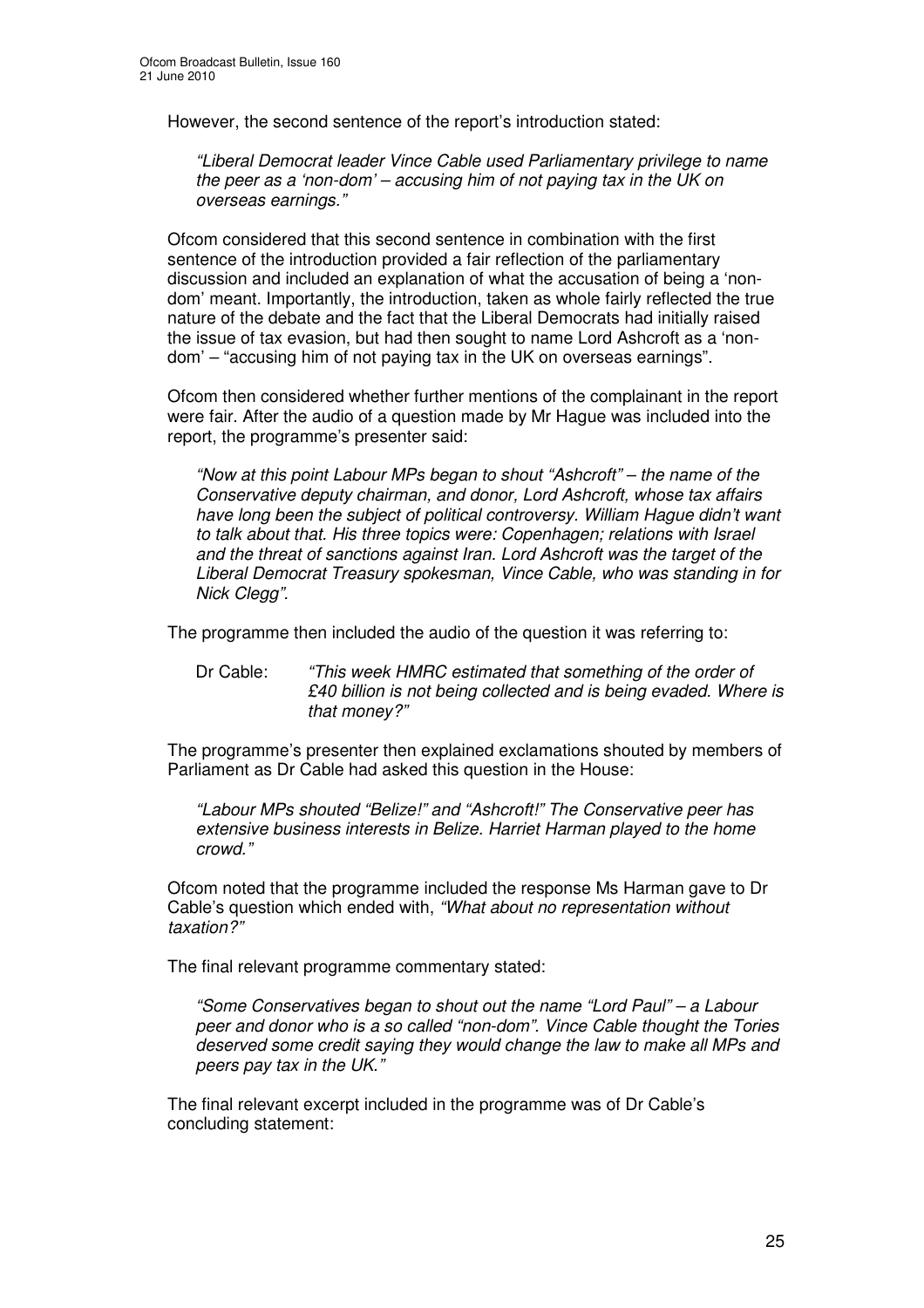*"And suggest that the minister gives immediate effect to their wishes by bringing in an amendment to the constitutional reform bill so that non-doms like Lord Ashcroft can leave Parliament immediately."*

Ofcom noted that the report included all the relevant excerpts of the parliamentary dialogue. Ofcom considered that the report in its entirety would have allowed listeners to form an informed and fair view of what the subject of the Parliamentary discussion was and what allegations, if any, were made and if so, to whom. Listeners would have therefore been able to understand that the Liberal Democrats did not accuse Lord Ashcroft of tax evasion, but instead named him as a 'non-dom' in a debate and therefore accused him of not paying tax in the UK on overseas earnings.

Ofcom concluded that the BBC presented the matter in the report in a way that ensured that material facts had not been presented, disregarded or omitted in this report in a way that caused unfairness to Lord Ashcroft.

Ofcom therefore found no unfairness in this regard.

b) Ofcom then went onto consider the complaint that Lord Ashcroft should have been given an appropriate and timely opportunity to respond to the allegation of criminal wrongdoing – tax evasion.

In considering this head of complaint, Ofcom had regard to Practice 7.11 of the Code which states that if a programme alleges wrongdoing or incompetence or makes other significant allegations, those concerned should normally be given an appropriate and timely opportunity to respond.

Ofcom first considered whether an allegation of such a nature was made towards Lord Ashcroft. In doing so, Ofcom took account of the fact that it had concluded that the report's presentation of this matter was fair and did not amount to an allegation of criminal wrongdoing. The report did not, as alleged, claim that Lord Ashcroft had been publicly accused in the Commons by Liberal Democrat MPs of the criminal offence of tax evasion.

Ofcom did consider that it would be reasonable to conclude that the report suggested that Lord Ashcroft had been accused of tax avoidance in the parliamentary discussion. However, an accusation of tax avoidance does not in and of itself constitute an allegation of wrongdoing that would normally require, in the interests of fairness, an opportunity to respond.

Ofcom therefore found no unfairness in this regard.

#### **Accordingly, Ofcom has not upheld Lord Ashcroft's complaint of unfair treatment.**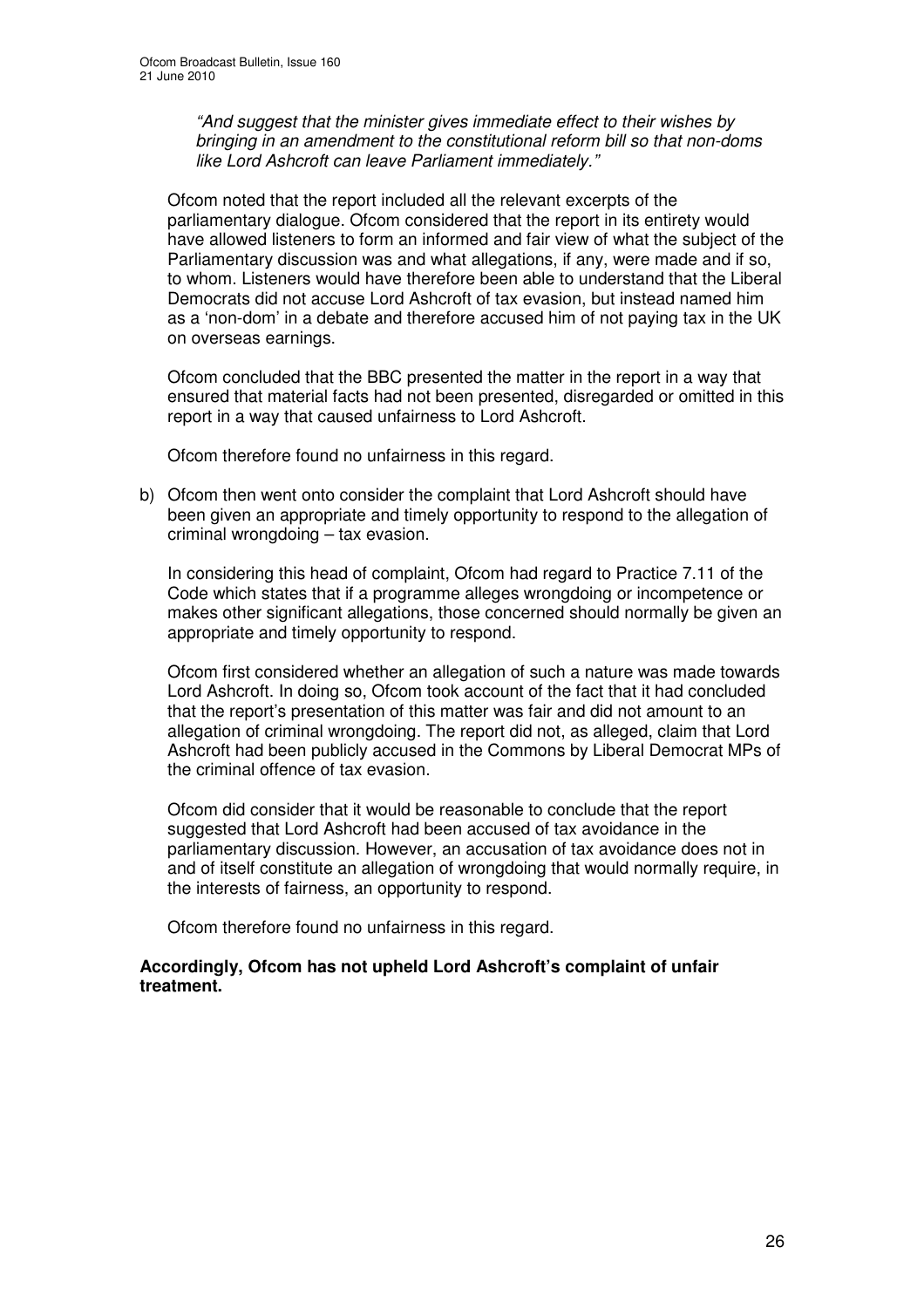# **Other Programmes Not in Breach**

## **Up to 31 May 2010**

| Programme                                           | <b>Transmission</b><br>Date | <b>Broadcaster</b> | <b>Categories</b>                                  | <b>Number of</b><br>complaints |
|-----------------------------------------------------|-----------------------------|--------------------|----------------------------------------------------|--------------------------------|
| 24                                                  | 23/05/2010                  | Sky1               | Violence and<br>dangerous behaviour                | 2                              |
| "More Music Variety"<br>slogan                      | n/a                         | <b>Heart FM</b>    | Materially misleading                              | 1                              |
| <b>Advertising scheduling</b>                       | 19/05/2010                  | ITV <sub>2</sub>   | <b>COSTA</b>                                       | $\mathbf{1}$                   |
| An Audience with Michael<br><b>Bublé</b>            | 23/05/2010                  | ITV1               | Sexual material                                    | $\overline{2}$                 |
| An Audience with Michael<br><b>Bublé</b>            | 23/05/2010                  | ITVI               | <b>COSTA</b>                                       | $\mathbf{1}$                   |
| <b>Andrew Pierce</b>                                | 16/05/2010                  | <b>LBC 97.3FM</b>  | Due impartiality/bias                              | $\mathbf{1}$                   |
| Ashes to Ashes                                      | 14/05/2010                  | BBC <sub>1</sub>   | Generally accepted<br>standards                    | 1                              |
| Aviva's sponsorship of ITV<br><b>Drama Premiers</b> | 09/05/2010                  | ITV1               | Harm                                               | $\mathbf{1}$                   |
| Baggage                                             | 18/05/2010                  | <b>BBC Radio 4</b> | Offensive language                                 | $\mathbf{1}$                   |
| <b>Balls of Steel</b>                               | 14/03/2010                  | Kanal 5            | Violence and<br>dangerous behaviour                | $\mathbf{1}$                   |
| <b>Best Ed</b>                                      | 10/05/2010                  | Boomerang          | Violence and<br>dangerous behaviour                | $\overline{1}$                 |
| Big Brother 11 (trailer)                            | 26/05/2010                  | Channel 4          | Generally accepted<br>standards                    | 1                              |
| <b>Breakfast</b>                                    | 15/05/2010                  | BBC <sub>1</sub>   | Gender, including<br>Transgender<br>discrimination | 1                              |
| <b>Breakfast</b>                                    | 27/05/2010                  | BBC <sub>1</sub>   | <b>Disability</b><br>discrimination/offence        | $\mathbf{1}$                   |
| <b>Britain's Got Talent</b>                         | 15/05/2010                  | ITV1               | Offensive language                                 | $\mathbf{1}$                   |
| <b>Britain's Got Talent</b>                         | 08/05/2010                  | ITV1               | Violence and<br>dangerous behaviour                | $\mathbf{1}$                   |
| <b>Britain's Got Talent</b>                         | 23/05/2010                  | ITVI               | Generally accepted<br>standards                    | $\mathbf{1}$                   |
| Celebrity Come Dine with<br>Me                      | 24/05/2010                  | Channel 4          | Generally accepted<br>standards                    | $\overline{2}$                 |
| Celebrity Juice                                     | 15/05/2010                  | ITV <sub>2</sub>   | Gender, including<br>Transgender<br>discrimination | 1                              |
| Channel 4 News                                      | 12/05/2010                  | Channel 4          | Generally accepted<br>standards                    | 1                              |
| Channel 4 News                                      | 07/04/2010                  | Channel 4          | Due accuracy                                       | 1                              |
| <b>Channel 4 News</b>                               | 25/05/2010                  | Channel 4          | Due accuracy                                       | 1                              |
| Chorley FM                                          | 12/05/2010                  | Chorley FM         | Offensive language                                 | 1                              |
| Christina Aguilera - "Not<br><b>Myself Tonight"</b> | 20/05/2010                  | The Box            | Sexual material                                    | 1                              |
| Christina Aguilera - "Not<br><b>Myself Tonight"</b> | 18/05/2010                  | Viva               | Religious/Beliefs<br>discrimination/offence        | 1                              |
| Christina Aguilera - "Not<br><b>Myself Tonight"</b> | 20/05/2010                  | The Box            | Sexual material                                    | 1                              |
| Coming of Age                                       | 02/05/2010                  | BBC <sub>3</sub>   | Generally accepted<br>standards                    | $\mathbf{1}$                   |
| <b>Coronation Street</b>                            | 21/05/2010                  | ITV1               | Drugs, smoking,                                    | 1                              |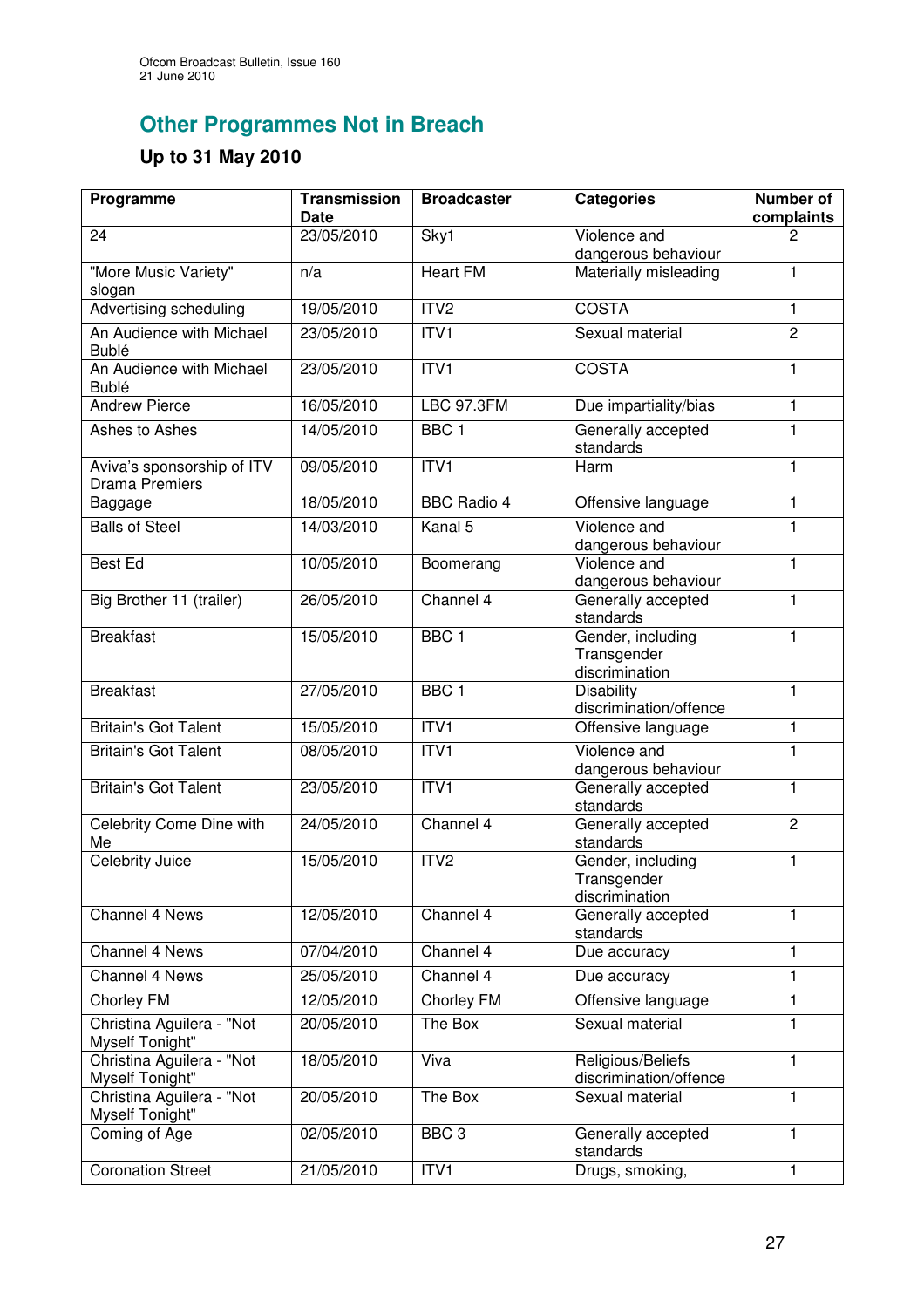|                                                                           |            |                                  | solvents or alcohol                                     |                |
|---------------------------------------------------------------------------|------------|----------------------------------|---------------------------------------------------------|----------------|
| Crime Scene Academy                                                       | 17/05/2010 | Five                             | Generally accepted<br>standards                         | 1              |
| CSI: Crime Scene<br>Investigation                                         | 07/05/2010 | Five                             | Generally accepted<br>standards                         | $\overline{2}$ |
| <b>CSI: Crime Scene</b><br>Investigation                                  | 18/05/2010 | Five                             | Generally accepted<br>standards                         | 1              |
| Dermot O'Leary                                                            | 17/04/2010 | <b>BBC Radio 2</b>               | Offensive language                                      | 1              |
| <b>Desperate Housewives</b><br>(trailer)                                  | 09/05/2010 | E <sub>4</sub>                   | Sexual material                                         | 2              |
| Dispatches                                                                | 23/05/2010 | Channel 4                        | Under 18s - Coverage<br>of sexual and other<br>offences | $\overline{2}$ |
| Doctor Who                                                                | 15/05/2010 | BBC <sub>1</sub>                 | Offensive language                                      | 1              |
| Doctor Who                                                                | 08/05/2010 | BBC <sub>1</sub>                 | Generally accepted<br>standards                         | $\overline{2}$ |
| Dollhouse                                                                 | 12/05/2010 | ITV4                             | Violence and<br>dangerous behaviour                     | 1              |
| <b>Drivetime</b>                                                          | 07/05/2010 | Talksport                        | Due impartiality/bias                                   | $\mathbf{1}$   |
| Early Bird                                                                | 20/04/2010 | <b>Tease Me TV</b><br>(Freeview) | Sexual material                                         | 1              |
| <b>EastEnders</b>                                                         | 17/05/2010 | BBC <sub>1</sub>                 | Generally accepted<br>standards                         | 1              |
| EastEnders                                                                | 20/05/2010 | BBC <sub>1</sub>                 | Violence and<br>dangerous behaviour                     | 5              |
| Edith Bowman                                                              | 01/05/2010 | <b>BBC Radio 1</b>               | Disability<br>discrimination/offence                    | 1              |
| <b>Embarrassing Bodies</b>                                                | 07/05/2010 | Channel 4                        | Under 18s in<br>programmes                              | 1              |
| <b>Embarrassing Bodies</b>                                                | 07/05/2010 | Channel 4                        | <b>Disability</b><br>discrimination/offence             | 1              |
| <b>Embarrassing Bodies</b>                                                | 14/05/2010 | Channel 4                        | Generally accepted<br>standards                         | $\overline{c}$ |
| <b>Embarrassing Bodies</b>                                                | 14/05/2010 | Channel 4                        | Materially misleading                                   | $\mathbf{1}$   |
| <b>Embarrassing Bodies</b>                                                | 21/05/2010 | Channel 4                        | <b>Disability</b><br>discrimination/offence             | 1              |
| <b>Erection Night Trailer</b>                                             | 03/05/2010 | <b>Comedy Central</b>            | Sexual material                                         | 1              |
| Facejacker                                                                | 14/05/2010 | Channel 4                        | Race<br>discrimination/offence                          |                |
| Family Guy Presents: Seth<br>and Alex's Almost Live<br><b>Comedy Show</b> | 10/05/2010 | $BBC$ 3                          | Religious/Beliefs<br>discrimination/offence             | 1              |
| Filth: The Mary Whitehouse<br>Story                                       | 24/05/2010 | BBC <sub>2</sub>                 | Generally accepted<br>standards                         | 1              |
| Five News update                                                          | 21/05/2010 | Five                             | Generally accepted<br>standards                         | 1              |
| Friday Night with Jonathan<br>Ross                                        | 14/05/2010 | BBC <sub>1</sub>                 | Harm                                                    | 1              |
| Friday Night with Jonathan<br>Ross                                        | 23/05/2010 | BBC <sub>1</sub>                 | Race<br>discrimination/offence                          | 1              |
| Glee                                                                      | 07/05/2010 | Channel 4                        | Harm                                                    | 1              |
| <b>GMTV</b>                                                               | 10/05/2010 | ITV1                             | Due accuracy                                            | 1              |
| <b>GMTV</b>                                                               | 05/05/2010 | ITVI                             | Promotion of<br>products/services                       | 1              |
| <b>GMTV</b>                                                               | 11/05/2010 | ITV <sub>1</sub>                 | Due impartiality/bias                                   | 1              |
| Going Green - The Climate                                                 | 10/12/2009 | <b>CNN</b> International         | Sponsorship                                             | 1              |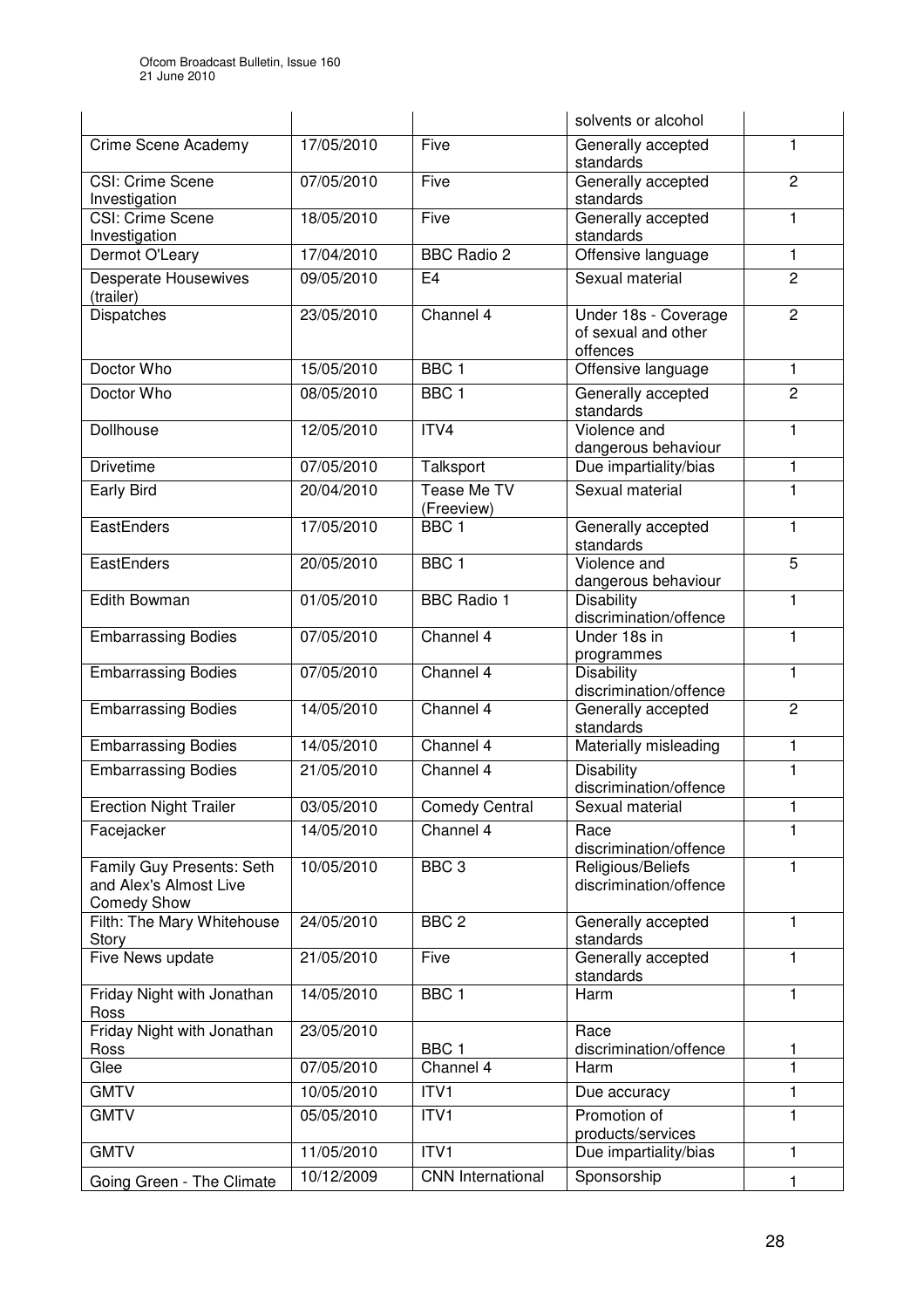| Summit                                      |            |                          |                                                    |                |
|---------------------------------------------|------------|--------------------------|----------------------------------------------------|----------------|
| Have I Got News For You                     | 20/05/2010 | BBC <sub>1</sub>         | Generally accepted<br>standards                    | 1              |
| <b>Heart Breakfast</b>                      | 24/05/2010 | Heart 97.6               | Generally accepted<br>standards                    | 1              |
| Heartbeat                                   | 29/04/2010 | ITV3                     | Under 18s in<br>programmes                         | 1              |
| <b>Hell below Zero</b>                      | 21/05/2010 | BBC <sub>2</sub>         | Animal welfare                                     | 1              |
| <b>Heston's Ultimate Feast</b>              | 18/05/2010 | Channel 4                | Animal welfare                                     | $\overline{c}$ |
| Holiday Showdown                            | 15/05/2010 | ITV2                     | Materially misleading                              | 1              |
| Hyundai's sponsorship of<br>Five USA Movies | 07/05/2010 | <b>Five USA</b>          | <b>Disability</b><br>discrimination/offence        | 1              |
| <b>International Football</b>               | 24/05/2010 | ITVI                     | Outside of remit / other                           | 1              |
| <b>ITV News</b>                             | 19/05/2010 | ITV <sub>1</sub>         | Generally accepted<br>standards                    | 1              |
| <b>ITV News</b>                             | 19/05/2010 | ITVI                     | Due accuracy                                       | 1              |
| <b>ITV News</b>                             | 25/05/2010 | ITV1                     | <b>Disability</b><br>discrimination/offence        | 1              |
| <b>ITV News</b>                             | 25/05/2010 | ITVI                     | Due accuracy                                       | 1              |
| <b>ITV1 HD trailer</b>                      | 13/05/2010 | ITVI                     | Religious Offence                                  | 1              |
| Johnny Vaughan                              | 12/05/2010 | Capital Radio            | Generally accepted<br>standards                    | 1              |
| Johnny Vaughan                              | 13/05/2010 | Capital Radio            | Due impartiality/bias                              | 1              |
| Keeping Up Appearances                      | 14/05/2010 | Gold                     | Animal welfare                                     | 1              |
| Lewis                                       | 02/05/2010 | ITVI                     | <b>COSTA</b>                                       | $\overline{2}$ |
| Live Ford Super Sunday                      | 09/05/2010 | Sky Sports 1             | Race<br>discrimination/offence                     | 1              |
| Live from Studio Five                       | 13/05/2010 | Five                     | Gender, including<br>Transgender<br>discrimination | 1              |
| Live from Studio Five                       | 13/05/2010 | Five                     | Offensive language                                 | 1              |
| Living Golf                                 | 03/12/2009 | <b>CNN</b> International | Sponsorship                                        | 1              |
| Lost                                        | 07/05/2010 | Sky1                     | <b>COSTA</b>                                       | 1              |
| Luther                                      | 18/05/2010 | BBC <sub>1</sub>         | Violence and<br>dangerous behaviour                | q              |
| Luther                                      | 11/05/2010 | BBC <sub>1</sub>         | Violence and<br>dangerous behaviour                | 1              |
| Luther                                      | 25/05/2010 | BBC1                     | Violence and<br>dangerous behaviour                | 1              |
| Maid in Manhattan trailer                   | 04/05/2010 | Fiver                    | Sexual material                                    | 1              |
| Maltesers' sponsorship of<br>Loose Women    | 17/05/2010 | ITV <sub>2</sub>         | Sexual material                                    | 1              |
| Martina Cole's Lady Killers                 | 12/05/2010 | <b>STV</b>               | Generally accepted<br>standards                    | 1              |
| <b>Midsomer Murders</b>                     | 08/05/2010 | ITVI                     | Violence and<br>dangerous behaviour                | 1              |
| Midsomer Murders                            | 05/05/2010 | ITV1                     | Violence and<br>dangerous behaviour                | 1              |
| Mike Graham                                 | 24/04/2010 | Talksport                | Race<br>discrimination/offence                     | 1              |
| Mike Parry and Andy<br>Townsend             | 13/05/2010 | Talksport                | <b>Disability</b><br>discrimination/offence        | 1              |
| Mike Parry and Andy<br>Townsend             | 19/05/2010 | Talksport                | Due impartiality/bias                              | 1              |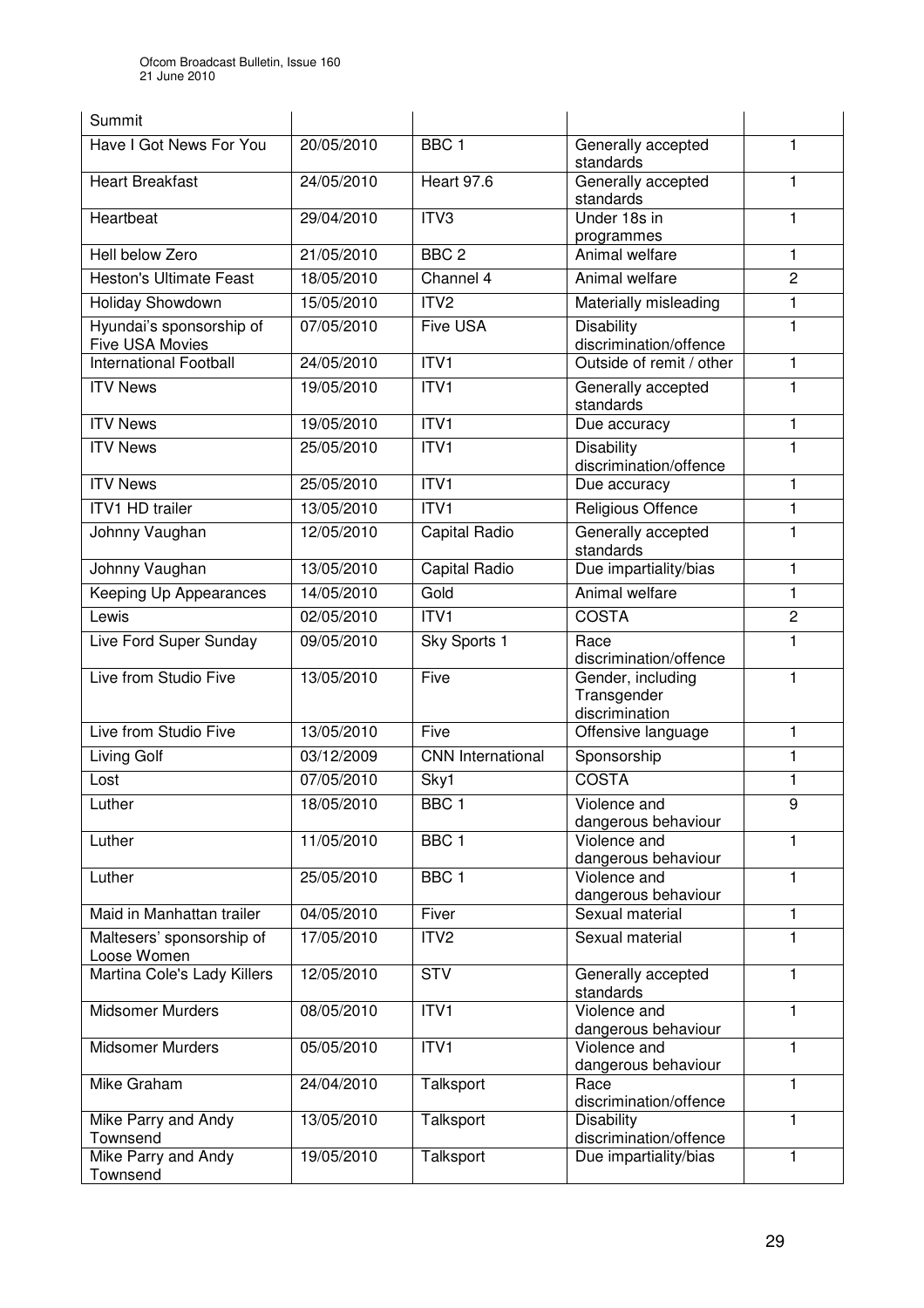| Mike Parry and Andy<br>Townsend                                             | 19/04/2010 | Talksport                           | Competitions                                    | 1              |
|-----------------------------------------------------------------------------|------------|-------------------------------------|-------------------------------------------------|----------------|
| <b>Most Shocking</b>                                                        | 16/05/2010 | Virgin 1                            | Generally accepted<br>standards                 | 1              |
| My Wife and Kids:<br>Pokerface                                              | 09/05/2010 | Living                              | Sexual orientation<br>discrimination/offence    | 1              |
| <b>News</b>                                                                 | 29/04/2010 | <b>BBC News Channel</b>             | Flashing images/risk to<br>viewers who have PSE | 1              |
| Newsnight                                                                   | 08/05/2010 | BBC <sub>2</sub>                    | Offensive language                              | 1              |
| Newspaper Review                                                            | 26/05/2010 | <b>Sky News</b>                     | Generally accepted<br>standards                 | 1              |
| <b>Nick Ferrari</b>                                                         | 24/05/2010 | <b>LBC 97.3FM</b>                   | <b>Disability</b><br>discrimination/offence     | 1              |
| Old Speckled Hen sponsor<br>credit                                          | n/a        | Dave                                | Drugs, smoking,<br>solvents or alcohol          | 1              |
| Over the Rainbow                                                            | 22/05/2010 | BBC <sub>1</sub>                    | Generally accepted<br>standards                 | 1              |
| Partyland                                                                   | 01/05/2010 | Partyland                           | Sexual material                                 | 1              |
| Partyland                                                                   | 01/05/2010 | Partyland                           | Sexual material                                 | 1              |
| <b>Press Preview</b>                                                        | 23/05/2010 | <b>Sky News</b>                     | Due impartiality/bias                           | $\overline{2}$ |
| Radio 1's Big Weekend                                                       | 22/05/2010 | BBC <sub>3</sub>                    | Race<br>discrimination/offence                  | $\overline{2}$ |
| <b>Real Breakfast Show</b>                                                  | 11/05/2010 | <b>Real Radio</b>                   | <b>Disability</b>                               | 1              |
| Real Radio Renegade                                                         | 23/04/2010 | Scotland<br><b>Real Radio Wales</b> | discrimination/offence<br>Competitions          | 1              |
| Ringoling                                                                   | 15/03/2010 | TV <sub>6</sub>                     | Competitions                                    | 1              |
|                                                                             |            |                                     |                                                 |                |
| Road Raja                                                                   | 06/05/2010 | <b>Sky Three</b>                    | Violence and<br>dangerous behaviour             | 1              |
| Sandhamn                                                                    | 31/03/2010 | <b>TV3 Sweden</b>                   | Violence and<br>dangerous behaviour             | 1              |
| Saturday Kitchen Live                                                       | 15/05/2010 | BBC <sub>1</sub>                    | Animal welfare                                  | 1              |
| Scottish Power's<br>sponsorship of STV<br>Weather                           | n/a        | $\overline{\text{STV}}$             | Violence and<br>dangerous behaviour             | 1              |
| Sectioned                                                                   | 20/05/2010 | BBC <sub>4</sub>                    | <b>Disability</b><br>discrimination/offence     | 1              |
| Sehat Aapki Mushwara<br>Humara                                              | 08/05/2010 | Venus TV                            | Due accuracy                                    | 1              |
| <b>Sky News</b>                                                             | 13/05/2010 | <b>Sky News</b>                     | Religious/Beliefs<br>discrimination/offence     | 1              |
| <b>Sky News</b>                                                             | 08/05/2010 | <b>Sky News</b>                     | Race<br>discrimination/offence                  | 1              |
| Soccer A.M.                                                                 | 22/05/2010 | Sky1                                | Race<br>discrimination/offence                  | 1              |
| <b>Steve Berry Breakfast</b><br>Show                                        | 07/05/2010 | Rock Radio 106.1                    | Generally accepted<br>standards                 | 1              |
| <b>Steve Power at Breakfast</b>                                             | 13/05/2010 | Wave 105 FM                         | Crime                                           | 1              |
| <b>STV News at Six</b>                                                      | 21/05/2010 | <b>STV</b>                          | Generally accepted<br>standards                 | 1              |
| Supersize v Superskinny                                                     | 11/05/2010 | Channel 4                           | Materially misleading                           | 1              |
| The Ancient World with<br>Bettany Hughes: When the<br>Moors Ruled in Europe | 05/05/2010 | More4                               | Religious/Beliefs<br>discrimination/offence     | 1              |
| The Autistic Me - One Year                                                  | 22/04/2010 | BBC <sub>3</sub>                    | <b>Disability</b>                               | 1              |
| on<br>The Jeremy Kyle Show                                                  | 27/05/2010 | ITV1                                | discrimination/offence<br>Generally accepted    | 1              |
|                                                                             |            |                                     |                                                 |                |